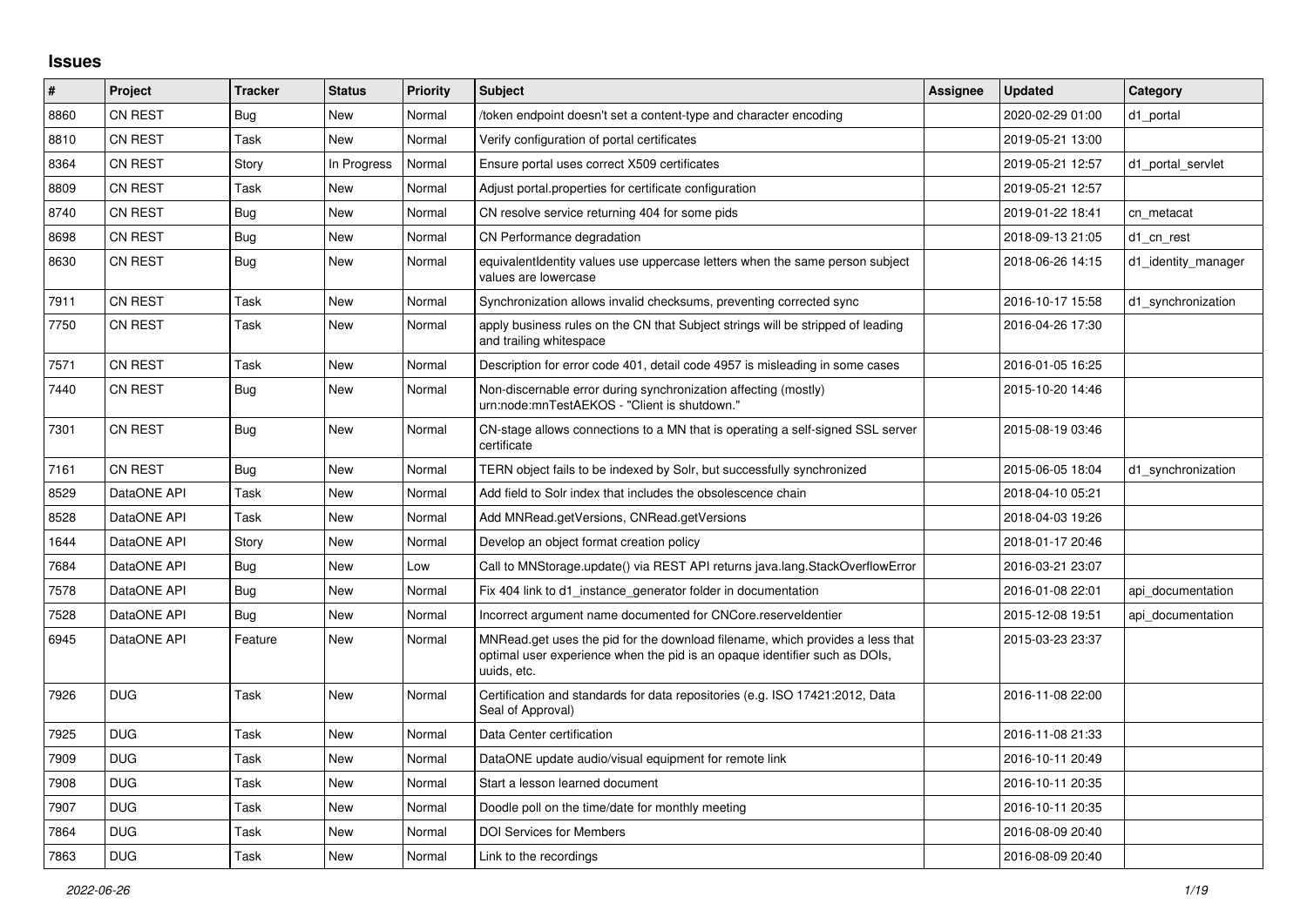| $\vert$ # | Project        | <b>Tracker</b> | <b>Status</b> | <b>Priority</b> | <b>Subject</b>                                                                                                 | <b>Assignee</b> | <b>Updated</b>   | Category   |
|-----------|----------------|----------------|---------------|-----------------|----------------------------------------------------------------------------------------------------------------|-----------------|------------------|------------|
| 7862      | <b>DUG</b>     | Task           | New           | Normal          | DataONE DUG page may need updating<br>(https://www.dataone.org/dataone-users-group)                            |                 | 2016-08-08 15:00 |            |
| 7800      | <b>DUG</b>     | Task           | New           | Normal          | abstract reviews<br>(https://docs.google.com/document/d/1iZXCN4AWqYi5Z7wqMKb2o33QnQ_JAc<br>V0KVO4TeahHVA/edit) |                 | 2016-05-10 15:18 |            |
| 7533      | <b>DUG</b>     | Task           | New           | Normal          | Create DUG 2016 Meeting page                                                                                   |                 | 2015-12-08 21:44 |            |
| 7532      | <b>DUG</b>     | Task           | New           | Normal          | Registration Form for 2016.                                                                                    |                 | 2015-12-08 21:30 |            |
| 7531      | <b>DUG</b>     | Task           | New           | Normal          | Quote request for EAB meeting                                                                                  |                 | 2015-12-08 20:13 |            |
| 7525      | <b>DUG</b>     | Task           | New           | Normal          | assessment effort update                                                                                       |                 | 2015-12-07 22:25 |            |
| 7524      | <b>DUG</b>     | Task           | <b>New</b>    | Normal          | Explore crowd sourcing for future DUG marketing effort                                                         |                 | 2015-12-07 22:25 |            |
| 7484      | <b>DUG</b>     | Task           | New           | Normal          | DUG Agenda                                                                                                     |                 | 2015-11-10 21:39 |            |
| 7476      | <b>DUG</b>     | Task           | New           | Normal          | Do we need an event management system to better organize the DUG?                                              |                 | 2015-11-09 22:43 |            |
| 7475      | <b>DUG</b>     | Task           | New           | Normal          | Work with Erin/ESIP to distribute the brochure widely to students/faculty from<br><b>UNC</b>                   |                 | 2015-11-09 22:38 |            |
| 7474      | <b>DUG</b>     | Task           | <b>New</b>    | Normal          | Draft generic letter of invitation that DUG SC can carry and distribute widely.                                |                 | 2015-11-09 22:38 |            |
| 7473      | <b>DUG</b>     | Task           | New           | Normal          | Draft 2016 DUG annual meeting brochure                                                                         |                 | 2015-11-09 22:38 |            |
| 8866      | Infrastructure | <b>Bug</b>     | New           | Normal          | Java client tools should set a custom user agent string                                                        |                 | 2020-07-15 22:43 |            |
| 8856      | Infrastructure | Story          | New           | Normal          | Put the system metadata part ahead of the object part when d1_client_python<br>constructs the multipart        |                 | 2019-11-22 18:31 | d1_python  |
| 8853      | Infrastructure | Story          | New           | Normal          | Make cn.resolve smarter                                                                                        |                 | 2019-11-15 16:50 |            |
| 8848      | Infrastructure | Story          | New           | Normal          | A minor difference of annotation index between CN and MN                                                       |                 | 2019-11-01 21:37 |            |
| 8842      | Infrastructure | Story          | New           | Normal          | Some exceptions in Metacat                                                                                     |                 | 2019-09-19 17:53 |            |
| 8822      | Infrastructure | <b>Bug</b>     | <b>New</b>    | Low             | Account queries in STAGE-2 failing from web browser                                                            |                 | 2019-06-19 01:44 |            |
| 8693      | Infrastructure | Decision       | In Progress   | Low             | Support Google Dataset Search on search.dataone.org via partial server side<br>rendering                       |                 | 2019-06-06 23:53 |            |
| 8815      | Infrastructure | <b>Bug</b>     | New           | Normal          | Investigate and fix failed sync/harvest of doi:10.18739/A2CH48                                                 |                 | 2019-06-04 23:26 |            |
| 8808      | Infrastructure | Task           | New           | Normal          | Remove old versions of Tomcat                                                                                  |                 | 2019-05-21 12:49 |            |
| 8807      | Infrastructure | Task           | New           | Normal          | remove old versions of postgres                                                                                |                 | 2019-05-21 12:47 |            |
| 8806      | Infrastructure | Story          | New           | Normal          | Cleanup from OS upgrades                                                                                       |                 | 2019-05-21 12:45 |            |
| 8793      | Infrastructure | Task           | New           | Normal          | Replace ONEMercury installation                                                                                |                 | 2019-05-01 14:04 |            |
| 8792      | Infrastructure | Task           | New           | Normal          | Create landing page for redirection from ONEMercury                                                            |                 | 2019-05-01 14:03 |            |
| 8774      | Infrastructure | Decision       | New           | Normal          | Add new CN format for MPEG-2 or update video/mpeg format to cover MPEG-2                                       |                 | 2019-03-08 16:03 |            |
| 8762      | Infrastructure | Story          | New           | Normal          | Add new formats to CN                                                                                          |                 | 2019-02-07 20:03 |            |
| 8736      | Infrastructure | Story          | New           | Normal          | Decouple the index generator to the hazelcast system metadata map                                              |                 | 2019-01-22 19:27 | d1_indexer |
| 8746      | Infrastructure | Task           | New           | Normal          | Require email address from user when logging in via ORCID                                                      |                 | 2018-11-16 05:57 |            |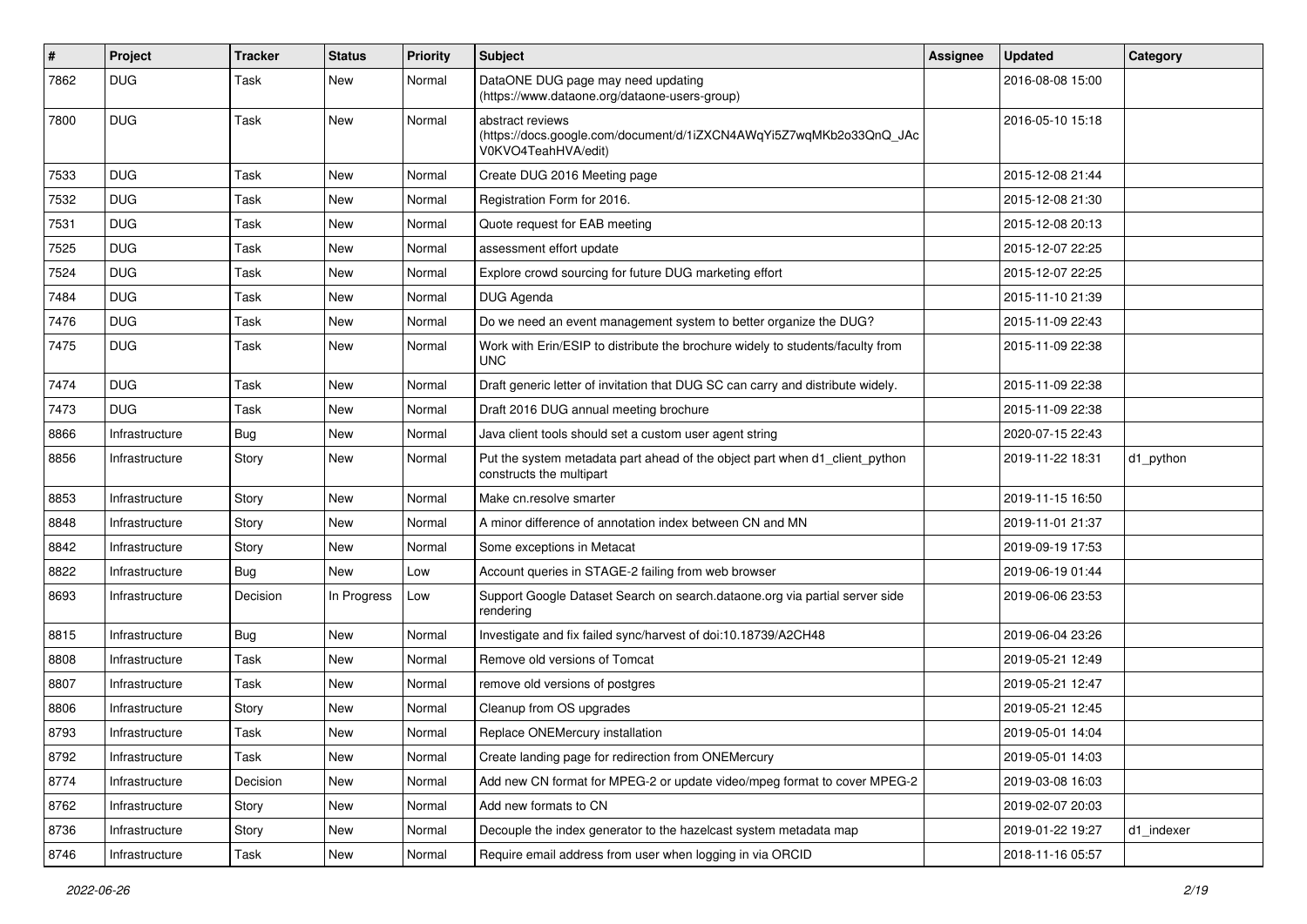| #    | Project        | <b>Tracker</b> | <b>Status</b> | <b>Priority</b> | <b>Subject</b>                                                                                               | <b>Assignee</b> | <b>Updated</b>   | Category                         |
|------|----------------|----------------|---------------|-----------------|--------------------------------------------------------------------------------------------------------------|-----------------|------------------|----------------------------------|
| 8506 | Infrastructure | Task           | New           | Normal          | Identify ISO metadata terms appropriate for population of data citation elements<br>of the solr search index |                 | 2018-10-04 18:17 |                                  |
| 8601 | Infrastructure | Decision       | <b>New</b>    | Normal          | Decide on a URI space for DataONE resources                                                                  |                 | 2018-07-18 21:42 |                                  |
| 8655 | Infrastructure | Bug            | New           | High            | Synchronization died with OOM                                                                                |                 | 2018-07-13 11:24 |                                  |
| 8616 | Infrastructure | Decision       | New           | Normal          | Consider expanding isotc211's indexing component's keyword XPath to cover<br>topicCategories                 |                 | 2018-06-15 00:13 |                                  |
| 8499 | Infrastructure | Task           | <b>New</b>    | Normal          | Improve rendering of http://www.isotc211.org/2005/gmd-pangaea in search UI                                   |                 | 2018-05-01 01:07 |                                  |
| 8507 | Infrastructure | Task           | New           | Normal          | Support generation of citation metadata records from dublin core                                             |                 | 2018-03-19 22:37 |                                  |
| 8362 | Infrastructure | Task           | New           | Normal          | Add the indication that the cn account list is sliced                                                        |                 | 2018-02-12 17:48 |                                  |
| 8308 | Infrastructure | Task           | New           | Normal          | Review use of /node/subject in the node documents                                                            |                 | 2018-02-06 20:05 |                                  |
| 2548 | Infrastructure | Story          | New           | Normal          | recasting untrusted certs to public poses accessibility inconsistency to users                               |                 | 2018-01-17 20:36 | Authentication,<br>Authorization |
| 6883 | Infrastructure | Story          | New           | Normal          | support for ESRI Shapefile object format                                                                     |                 | 2018-01-17 19:40 | Format ID                        |
| 7224 | Infrastructure | Story          | New           | Normal          | push synchronization request status indicator: synchronizeStatus method option                               |                 | 2018-01-17 19:38 | Architecture Design              |
| 7807 | Infrastructure | Story          | <b>New</b>    | Low             | cn.synchronize should support synchronization failure corrections.                                           |                 | 2018-01-17 19:15 | Architecture Design              |
| 8049 | Infrastructure | Story          | In Progress   | Normal          | Support synchronization of system metadata for unhosted METADATA and<br>RES MAP objects                      |                 | 2018-01-17 18:50 | Architecture Design              |
| 8065 | Infrastructure | Feature        | New           | Normal          | Add service to re-populate Hazelcast map for node attributes                                                 |                 | 2018-01-09 19:10 |                                  |
| 8204 | Infrastructure | Story          | New           | Normal          | Adjust memory allocation for services running under JVM on CNs                                               |                 | 2018-01-09 19:10 |                                  |
| 8207 | Infrastructure | Story          | New           | Normal          | review and adjust memory allocated to d1-processing                                                          |                 | 2018-01-09 19:10 |                                  |
| 8208 | Infrastructure | Story          | New           | Normal          | Review and adjust memory allocated to d1-index-task-generator and<br>d1-index-task-processor                 |                 | 2018-01-09 19:10 |                                  |
| 8215 | Infrastructure | <b>Bug</b>     | New           | Normal          | Consider how Subjects are compared (e.g. HTTP vs. HTTPS ORCID URIs)                                          |                 | 2017-11-07 22:11 |                                  |
| 8210 | Infrastructure | Feature        | New           | Normal          | Generate daily reports by member node of discrepancies between CN vs MN<br>content                           |                 | 2017-10-25 18:50 |                                  |
| 8206 | Infrastructure | Task           | New           | Normal          | Review and adjust memory allocation to Solr and zookeeper                                                    |                 | 2017-10-24 16:03 |                                  |
| 8205 | Infrastructure | Task           | New           | Normal          | Adjust memory allocation to Tomcat7 on CNs                                                                   |                 | 2017-10-24 15:33 |                                  |
| 8107 | Infrastructure | Feature        | New           | Normal          | Improved Node Synchronization Feedback - Leveraging<br>MNRead.synchronizationFailed()                        |                 | 2017-06-27 16:46 | Architecture Design              |
| 7699 | Infrastructure | <b>Bug</b>     | New           | Normal          | alter scripts that backup postgresgl db                                                                      |                 | 2017-05-09 17:33 | dataone-cn-os-core               |
| 7858 | Infrastructure | <b>Bug</b>     | New           | Normal          | Obsoleting a resource map clears the resourceMap field for the obsoleted<br>package                          |                 | 2017-03-28 16:20 | d1 indexer                       |
| 8046 | Infrastructure | <b>Bug</b>     | New           | Normal          | Mutable Member Nodes orphan unhosted objects                                                                 |                 | 2017-03-15 17:40 | Architecture Design              |
| 7919 | Infrastructure | <b>Bug</b>     | New           | High            | unloadable system metadata in CNs by Hazelcast                                                               |                 | 2016-11-01 19:30 | Metacat                          |
| 7883 | Infrastructure | Task           | New           | Normal          | Document the log files of relevance on Coordinating Nodes                                                    |                 | 2016-09-09 20:20 |                                  |
| 7744 | Infrastructure | Task           | New           | Normal          | put together initial design                                                                                  |                 | 2016-06-22 17:19 |                                  |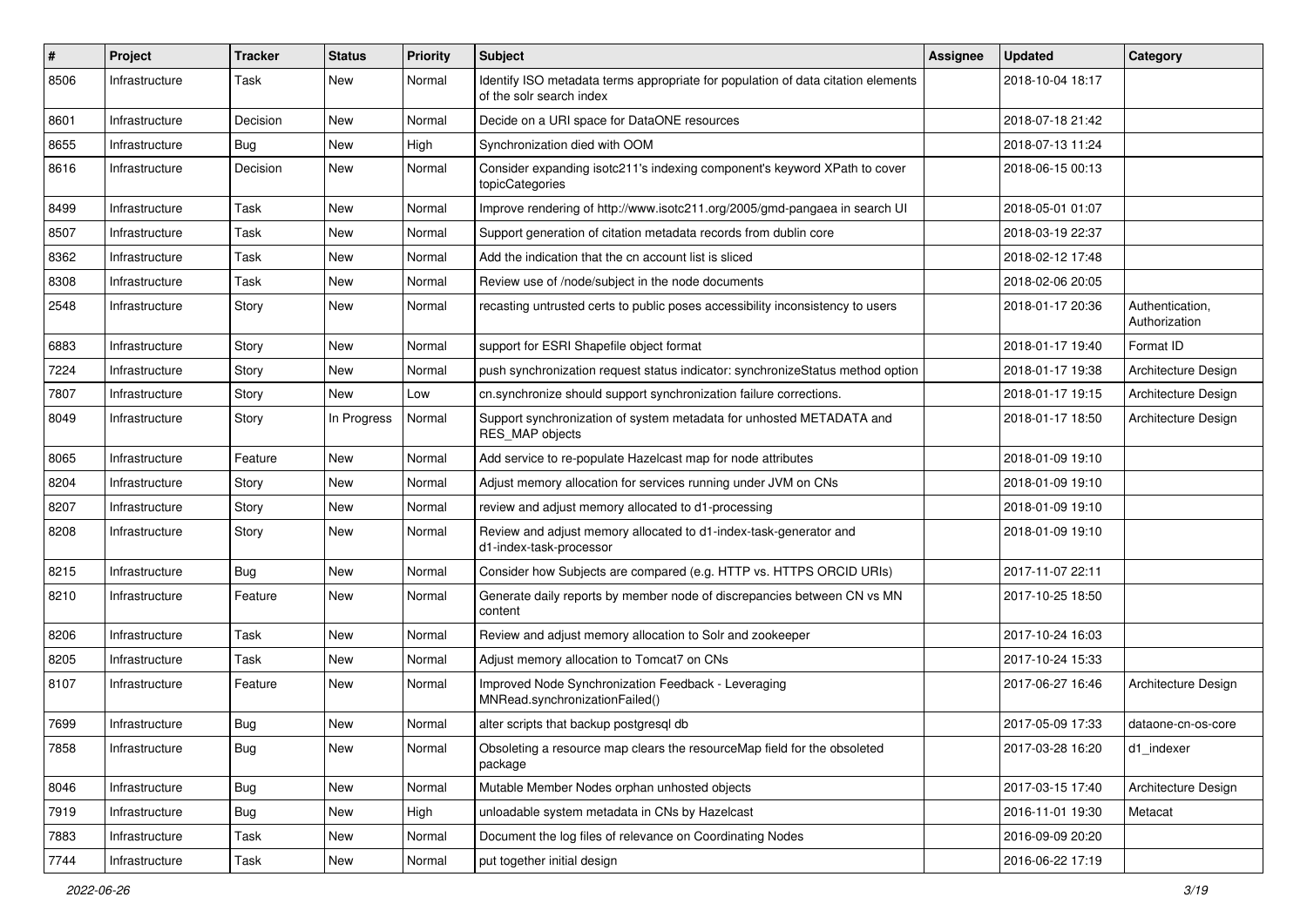| $\vert$ # | Project        | <b>Tracker</b> | <b>Status</b> | <b>Priority</b> | <b>Subject</b>                                                                                         | <b>Assignee</b> | <b>Updated</b>   | Category                    |
|-----------|----------------|----------------|---------------|-----------------|--------------------------------------------------------------------------------------------------------|-----------------|------------------|-----------------------------|
| 1650      | Infrastructure | Task           | New           | Normal          | Update d1_cn_service ProxyCNCoreService and CNCoreController to include<br>addFormat()                 |                 | 2016-06-22 16:51 |                             |
| 1649      | Infrastructure | Task           | <b>New</b>    | Normal          | Update Metacat's CNCorelmpl to include addFormat()                                                     |                 | 2016-06-22 16:51 |                             |
| 1651      | Infrastructure | Task           | New           | Normal          | Update Metacat ResourceHandler to field the PUT call on /formats/fmtid                                 |                 | 2016-06-22 16:51 |                             |
| 1646      | Infrastructure | Task           | New           | Normal          | Add addFormat() to the CNCore API                                                                      |                 | 2016-06-22 16:51 |                             |
| 7774      | Infrastructure | Task           | New           | Normal          | GMN: Move to Let's Encrypt                                                                             |                 | 2016-05-09 22:16 |                             |
| 7698      | Infrastructure | <b>Bug</b>     | New           | Low             | Exclude SLF4J jars in d1_solr_extensions.jar                                                           |                 | 2016-03-28 16:22 | d1_cn_solr_extensions       |
| 7104      | Infrastructure | Task           | New           | Normal          | Event index reindexing shouldn't require re-harvest from MNs                                           |                 | 2015-07-09 15:34 | d1_log_aggregation          |
| 6877      | Infrastructure | Task           | New           | Normal          | Support for ISO 19115 metadata standard                                                                |                 | 2015-03-10 18:08 | Format ID                   |
| 6876      | Infrastructure | Task           | New           | Normal          | Support for ISO 19139 metadata standard                                                                |                 | 2015-03-10 17:27 | Format ID                   |
| 6791      | Infrastructure | <b>Bug</b>     | New           | Normal          | Building d1_log_aggregation doesn't trigger downstream builds                                          |                 | 2015-01-31 00:32 | <b>Support Operations</b>   |
| 6761      | Infrastructure | Task           | New           | Normal          | unregister extraneous nodes in STAGE-2                                                                 |                 | 2015-01-14 00:49 | Environment.Stage2          |
| 6760      | Infrastructure | Task           | New           | Normal          | rename mnDemo9 node                                                                                    |                 | 2015-01-14 00:44 |                             |
| 6705      | Infrastructure | Decision       | New           | Normal          | What behavior should be when a user request a sid when all the pids matching<br>the sid were obsoleted |                 | 2014-12-10 20:08 |                             |
| 6624      | Infrastructure | Task           | New           | Normal          | link Node Identity arch. spec. to OperationDocs Node Reg page                                          |                 | 2014-11-21 20:29 | Documentation               |
| 6615      | Infrastructure | Bug            | New           | Normal          | Apt-get doesn't work on mn-sandbox-unm-1                                                               |                 | 2014-11-18 18:45 |                             |
| 6542      | Infrastructure | <b>Bug</b>     | New           | Normal          | Unable to add metadata document on mndemo8                                                             |                 | 2014-10-30 16:30 | Environment.Developm<br>ent |
| 4051      | Infrastructure | Feature        | New           | Normal          | MN Stack supporting Fedora Commons                                                                     |                 | 2014-10-02 21:39 | mn.Fedora                   |
| 2053      | Infrastructure | Task           | New           | Normal          | CNReplication.setReplicationStatus() - Add info about serialVersion                                    |                 | 2014-10-02 17:21 |                             |
| 1873      | Infrastructure | Feature        | New           | Normal          | Postproccessing tool for log reporting                                                                 |                 | 2014-10-02 17:06 | d1_log_aggregation          |
| 4176      | Infrastructure | <b>Bug</b>     | New           | Normal          | The archive method in CN doesn't call back to the authoritative and replica<br>MNs.                    |                 | 2014-10-01 21:25 |                             |
| 3880      | Infrastructure | Task           | New           | Normal          | 4.2.1.3 CILogon Extension Not Documented                                                               |                 | 2014-09-24 18:27 | Environment.Productio       |
| 3879      | Infrastructure | Task           | New           | Normal          | 4.2.1.2 Missing Policies and Expectations                                                              |                 | 2014-09-24 18:27 | Environment.Productio<br>n  |
| 3894      | Infrastructure | Task           | New           | Normal          | This task contains all the bugs related to the story                                                   |                 | 2014-09-24 18:27 |                             |
| 3895      | Infrastructure | Task           | New           | Normal          | Can we add bugs to a task in a story?                                                                  |                 | 2014-09-24 18:27 |                             |
| 4711      | Infrastructure | Task           | New           | Normal          | replace SSL Certs for cn-unm-1.dataone.org                                                             |                 | 2014-09-24 18:14 |                             |
| 4717      | Infrastructure | Task           | New           | Normal          | refresh client certificate for mn-unm-2.dataone.org                                                    |                 | 2014-09-24 18:14 |                             |
| 4713      | Infrastructure | Task           | New           | Normal          | replace SSL cert fo cn-orc-1.dataone.org                                                               |                 | 2014-09-24 18:14 |                             |
| 4712      | Infrastructure | Task           | New           | Normal          | replace SSL cert for cn-ucsb-1.dataone.org                                                             |                 | 2014-09-24 18:14 |                             |
| 4675      | Infrastructure | Task           | New           | Normal          | Administratively delete those pids with the white spaces                                               |                 | 2014-09-24 18:09 |                             |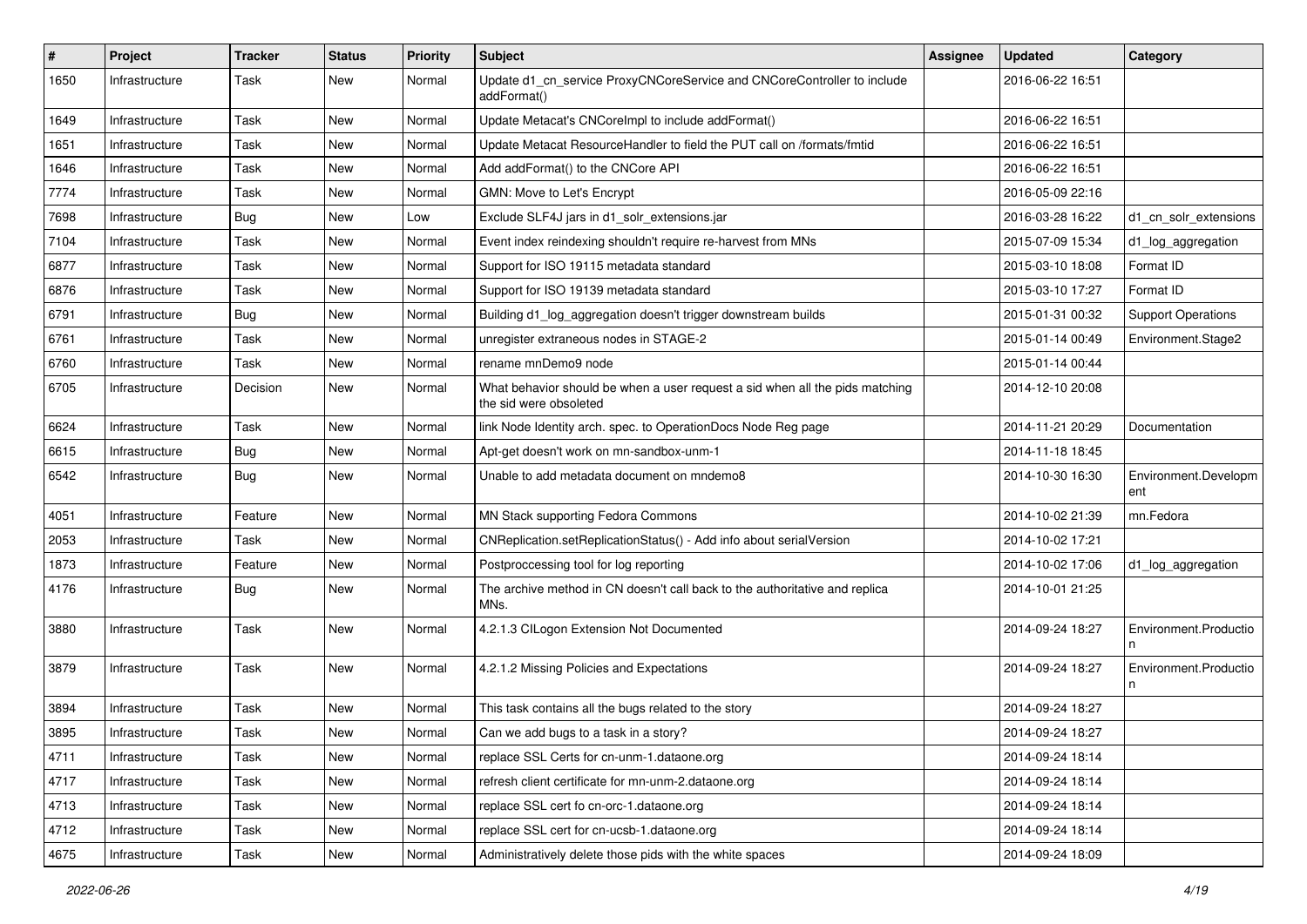| $\sharp$ | Project        | <b>Tracker</b> | <b>Status</b> | <b>Priority</b> | <b>Subject</b>                                                                                          | Assignee | <b>Updated</b>   | Category                  |
|----------|----------------|----------------|---------------|-----------------|---------------------------------------------------------------------------------------------------------|----------|------------------|---------------------------|
| 6389     | Infrastructure | Task           | New           | Normal          | The version of com.googlecode.foresite-toolkit is 1.0-SNAPSHOT on the<br>d1 libclient java releases     |          | 2014-09-18 00:42 |                           |
| 4091     | Infrastructure | Story          | New           | Normal          | <b>ESRI GeoPortal MN stack</b>                                                                          |          | 2013-10-15 13:36 |                           |
| 4052     | Infrastructure | Story          | In Progress   | Normal          | OPeNDAP MN Story                                                                                        |          | 2013-10-06 20:07 | mn.OPeNDAP                |
| 3076     | Infrastructure | Task           | New           | Normal          | Allow user to specify Morpho storage directory                                                          |          | 2013-03-02 05:29 | Morpho                    |
| 3080     | Infrastructure | Task           | New           | Normal          | Calling Dataone client library in morpho                                                                |          | 2013-03-02 05:28 |                           |
| 3082     | Infrastructure | Task           | New           | Normal          | Morpho should not rely on CN for any critical features                                                  |          | 2013-03-02 05:26 | Morpho                    |
| 3142     | Infrastructure | Task           | New           | Normal          | Need a new local search mechanism                                                                       |          | 2013-03-02 05:15 |                           |
| 3501     | Infrastructure | Task           | New           | Normal          | The list of MN objects doesn't show an object, but the direct access shows it                           |          | 2013-01-18 19:13 |                           |
| 3438     | Infrastructure | Task           | New           | Normal          | Evaluate utility of schema.org                                                                          |          | 2012-12-21 16:15 | Documentation             |
| 3373     | Infrastructure | Task           | New           | Normal          | If id contains "/", the MNode.getSysteMetadata method fails.                                            |          | 2012-11-06 02:05 |                           |
| 3371     | Infrastructure | Task           | New           | Normal          | unmarshalTypeFromFile method is using FileReader                                                        |          | 2012-10-29 19:15 |                           |
| 3171     | Infrastructure | Task           | New           | Normal          | Add d1_common_java d1_libclient_java and their dependency jar files to the<br>morpho lib                |          | 2012-08-31 17:27 |                           |
| 3166     | Infrastructure | Task           | New           | Normal          | Add d1_common_java and d1_libclient_java and their depency jar                                          |          | 2012-08-31 17:15 |                           |
| 2685     | Infrastructure | Task           | New           | Normal          | Where's the WIFFM on the DataONE web site for the researcher user?                                      |          | 2012-05-01 15:31 | <b>Support Operations</b> |
| 2151     | Infrastructure | Task           | New           | Normal          | Ensuring that cited objects are not deleted                                                             |          | 2011-12-23 04:20 |                           |
| 2133     | Infrastructure | Task           | New           | Normal          | listObjects() datetime slicing                                                                          |          | 2011-12-12 23:15 |                           |
| 2051     | Infrastructure | Task           | New           | Normal          | Use subject instead of NodeRef                                                                          |          | 2011-11-23 18:11 | Documentation             |
| 925      | Infrastructure | Task           | New           | Normal          | Test for correct response to invalid input: CCI.ITK.FUSE-client                                         |          | 2011-10-31 20:32 | d1 client ONEDrive        |
| 1808     | Infrastructure | Task           | New           | Normal          | MNAuthorization.isAuthorized() -> assertAuthorized()                                                    |          | 2011-10-04 16:08 |                           |
| 1660     | Infrastructure | Task           | New           | Normal          | Refactor REST calls so that mandatory args are part of the URL and optional<br>args are key/value pairs |          | 2011-06-28 21:35 |                           |
| 1556     | Infrastructure | Task           | In Progress   | High            | Interns mailing list                                                                                    |          | 2011-05-12 23:02 |                           |
| 1521     | Infrastructure | Task           | New           | Normal          | <b>Compressed Response</b>                                                                              |          | 2011-05-04 14:35 |                           |
| 1520     | Infrastructure | Task           | New           | Normal          | <b>Stream Output</b>                                                                                    |          | 2011-05-04 14:35 |                           |
| 1519     | Infrastructure | Task           | New           | Normal          | HTTP Byte Range Requests                                                                                |          | 2011-05-04 14:34 |                           |
| 1518     | Infrastructure | Task           | New           | Normal          | How to support caching                                                                                  |          | 2011-05-04 14:33 |                           |
| 1414     | Infrastructure | Task           | New           | Normal          | How to represent additional Node attributes.                                                            |          | 2011-03-09 06:16 |                           |
| 1411     | Infrastructure | Task           | New           | Normal          | Vendor Specific Extensions                                                                              |          | 2011-03-08 16:59 |                           |
| 1339     | Infrastructure | Task           | New           | Normal          | "common" -> "base" or "foundation"                                                                      |          | 2011-02-09 23:19 |                           |
| 1335     | Infrastructure | Task           | New           | Normal          | Local caching of the d1 schema.                                                                         |          | 2011-02-09 22:56 |                           |
| 1334     | Infrastructure | Task           | New           | Normal          | Completely remove detailCode                                                                            |          | 2011-02-09 22:51 |                           |
| 1332     | Infrastructure | Task           | New           | Normal          | Possibly remove MN_crud.update()                                                                        |          | 2011-02-09 22:50 |                           |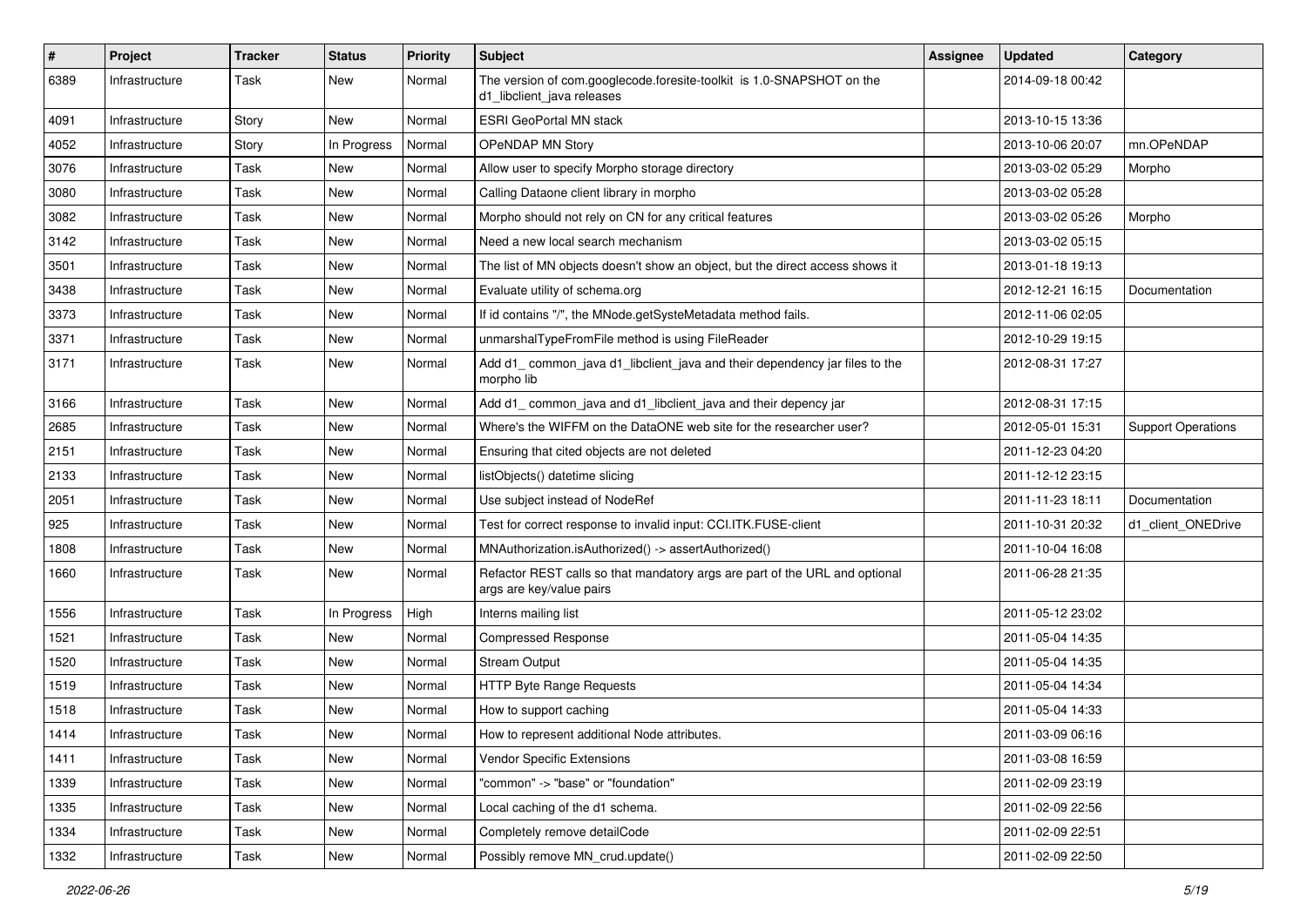| $\vert$ # | Project        | <b>Tracker</b> | <b>Status</b> | Priority | <b>Subject</b>                                                                                                                                     | <b>Assignee</b> | <b>Updated</b>   | Category           |
|-----------|----------------|----------------|---------------|----------|----------------------------------------------------------------------------------------------------------------------------------------------------|-----------------|------------------|--------------------|
| 1333      | Infrastructure | Task           | New           | Normal   | traceInformation -> trace                                                                                                                          |                 | 2011-02-09 22:46 |                    |
| 1331      | Infrastructure | Task           | New           | Normal   | Possibly combine MN crud.create() and MN crud.update()                                                                                             |                 | 2011-02-09 22:44 |                    |
| 1236      | Infrastructure | Task           | New           | Normal   | Highly variable response times from cn.dataone.org                                                                                                 |                 | 2011-01-17 16:34 | d1 cn service      |
| 1234      | Infrastructure | Task           | New           | Normal   | Record performance metrics for member nodes                                                                                                        |                 | 2011-01-15 02:52 |                    |
| 1226      | Infrastructure | Task           | New           | Normal   | Verify that cn buildout is using the hudson generated Metacat war                                                                                  |                 | 2011-01-13 14:57 | d1_cn_buildout     |
| 1225      | Infrastructure | Task           | New           | Normal   | Configure Hudson Metacat build                                                                                                                     |                 | 2011-01-13 14:41 | Metacat            |
| 995       | Infrastructure | Task           | New           | Normal   | implement JSON formatted OLLs                                                                                                                      |                 | 2010-10-25 16:45 |                    |
| 1001      | Infrastructure | Task           | New           | Normal   | Link documentation living with projects into ArchitectureDocs                                                                                      |                 | 2010-10-21 14:55 |                    |
| 991       | Infrastructure | Task           | New           | Low      | implement HEAD /resolve/ <guid></guid>                                                                                                             |                 | 2010-10-13 22:02 |                    |
| 1647      | Java Client    | Task           | New           | Normal   | Update d1_common_java ObjectFormatServiceImpl to include addFormat()                                                                               |                 | 2016-06-22 16:51 | d1 common java     |
| 1648      | Java Client    | Task           | New           | Normal   | Update d1_libclient_java ObjectFormatCache to include addFormat()                                                                                  |                 | 2016-06-22 16:51 | d1 libclient java  |
| 7312      | Java Client    | Feature        | New           | Normal   | Restart connection manager                                                                                                                         |                 | 2015-08-24 17:24 | d1 libclient java  |
| 4671      | Java Client    | Task           | In Progress   | Normal   | suggest updating the following versions:                                                                                                           |                 | 2015-02-11 20:08 |                    |
| 4672      | Java Client    | Task           | In Progress   | Normal   | mvn dependencies: analyse shows transitive dependencies:                                                                                           |                 | 2015-02-11 20:08 |                    |
| 4673      | Java Client    | Task           | New           | Normal   | Pom has warnings:                                                                                                                                  |                 | 2015-02-11 20:08 |                    |
| 4669      | Java Client    | Task           | New           | Normal   | Regarding the style: A good addition to the types would be some builders,<br>static factories and constructors as applicable                       |                 | 2015-02-11 20:08 |                    |
| 4668      | Java Client    | Task           | New           | Normal   | - No types implement toString                                                                                                                      |                 | 2015-02-11 20:08 |                    |
| 4667      | Java Client    | Task           | New           | Normal   | (Important!) No types implement equals or hashcode                                                                                                 |                 | 2015-02-11 20:08 |                    |
| 4670      | Java Client    | Task           | New           | Normal   | Regarding the style: The types are fully mutable with no field validations or<br>constraints.                                                      |                 | 2015-02-11 20:08 |                    |
| 4665      | Java Client    | Task           | New           | Normal   | Tests contain redundant code.                                                                                                                      |                 | 2015-02-11 20:08 |                    |
| 4663      | Java Client    | Task           | New           | Normal   | src/main/resources appears to have config for log4j through commons-logging<br>but neither logging library is declared as a test scope dependency. |                 | 2015-02-11 20:08 |                    |
| 4664      | Java Client    | Task           | New           | Normal   | Related to above: Test classes bring in org.apache.log4j.Logger but it is not<br>declared as a test dependency                                     |                 | 2015-02-11 20:08 |                    |
| 4666      | Java Client    | Task           | New           | Normal   | All types have the same serialVersionUID (10000000)                                                                                                |                 | 2015-02-11 20:08 |                    |
| 4661      | Java Client    | Task           | New           | Normal   | Deprecated methods give no indication of the (Java) version in which they will<br>be removed                                                       |                 | 2015-02-11 20:08 |                    |
| 4655      | Java Client    | Task           | New           | Normal   | Pom appears to bring in plugins as project dependencies (maven-jar-plugin,<br>maven-clean-plugin)                                                  |                 | 2015-02-11 20:08 |                    |
| 6748      | Java Client    | Task           | New           | Normal   | Create a factory / builder class for converting versioned types.                                                                                   |                 | 2015-02-11 19:47 |                    |
| 8657      | Log Reporting  | <b>Bug</b>     | New           | Normal   | Log aggregation service not recording logs for the MNs - urn:node:TDAR and<br>urn:node:OTS_NDC                                                     |                 | 2018-07-16 21:36 | d1_log_aggregation |
| 7682      | Log Reporting  | Task           | New           | Normal   | Sluggish Purging Read Event Cache                                                                                                                  |                 | 2016-03-17 15:02 | d1_log_aggregation |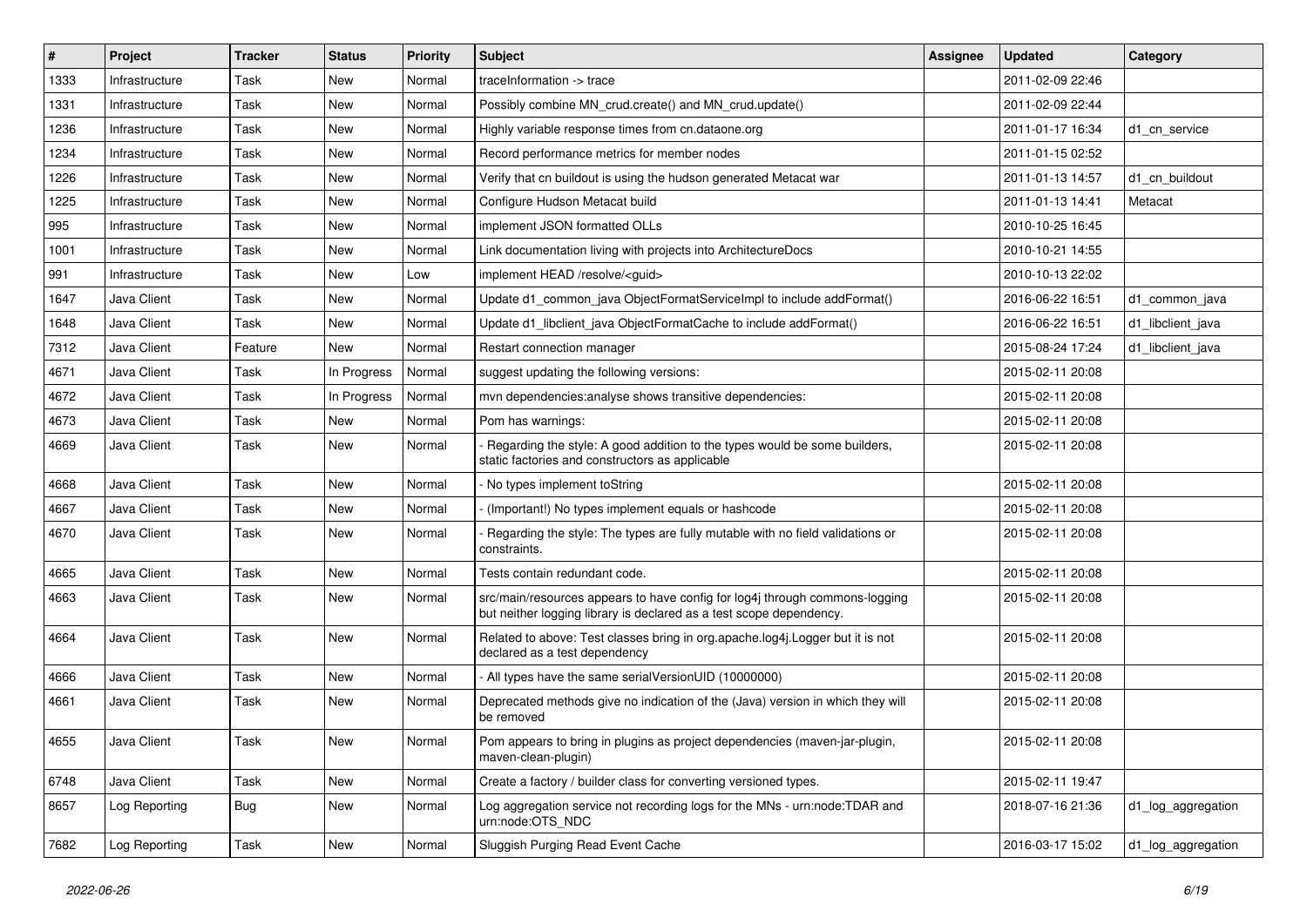| #    | Project             | <b>Tracker</b>  | <b>Status</b> | <b>Priority</b> | <b>Subject</b>                                            | Assignee | <b>Updated</b>   | Category |
|------|---------------------|-----------------|---------------|-----------------|-----------------------------------------------------------|----------|------------------|----------|
| 8844 | <b>Member Nodes</b> | Bug             | New           | Normal          | Server certificate is expired                             |          | 2019-10-08 18:27 |          |
| 8846 | <b>Member Nodes</b> | <b>Bug</b>      | New           | Normal          | TFRI node unresponsive                                    |          | 2019-10-08 15:26 |          |
| 8845 | Member Nodes        | <b>Bug</b>      | New           | Normal          | Server is returning a 500 error.                          |          | 2019-10-08 15:20 |          |
| 8843 | Member Nodes        | <b>Bug</b>      | New           | Normal          | Server certificate is expired                             |          | 2019-10-08 15:14 |          |
| 8828 | Member Nodes        | MNDeploymen     | In Review     | Normal          | <b>SESAR</b>                                              |          | 2019-08-01 16:09 |          |
| 8819 | <b>Member Nodes</b> | Story           | <b>New</b>    | Normal          | IEDA documents not in DataONE                             |          | 2019-06-13 19:20 |          |
| 5833 | <b>Member Nodes</b> | Story           | In Progress   | Normal          | GBIF: Developing                                          |          | 2019-02-19 18:24 |          |
| 5841 | Member Nodes        | Task            | New           | Normal          | <b>GBIF: SSL Certificates</b>                             |          | 2019-01-28 14:40 |          |
| 5838 | <b>Member Nodes</b> | Story           | <b>New</b>    | Normal          | <b>GBIF: Testing</b>                                      |          | 2019-01-28 14:39 |          |
| 5867 | <b>Member Nodes</b> | Story           | New           | Normal          | GBIF: Registration in Production environment              |          | 2019-01-24 17:08 |          |
| 8727 | Member Nodes        | Story           | In Progress   | Normal          | <b>NCAR Discovery &amp; Assessment</b>                    |          | 2019-01-22 18:34 |          |
| 8729 | <b>Member Nodes</b> | Task            | New           | Normal          | <b>Requirements Analysis</b>                              |          | 2018-10-11 17:24 |          |
| 8730 | Member Nodes        | Task            | <b>New</b>    | Normal          | Plan the Implementation (NCAR)                            |          | 2018-10-11 17:21 |          |
| 8725 | Member Nodes        | MNDeploymen     | In Review     | Normal          | NCAR (National Center for Atmospheric Research)           |          | 2018-10-08 13:33 |          |
| 3689 | Member Nodes        | MNDeploymen     | Deferred      | Normal          | University of South Carolina, Computer Science Department |          | 2018-08-31 15:26 |          |
| 8646 | <b>Member Nodes</b> | Task            | New           | Normal          | (cyverse) Formal Announcement                             |          | 2018-07-19 18:31 |          |
| 8644 | Member Nodes        | Task            | New           | Normal          | (Cyverse) Register in Production                          |          | 2018-07-05 14:25 |          |
| 8643 | <b>Member Nodes</b> | Task            | New           | Normal          | (Cyverse) Implement in Production Environment             |          | 2018-07-05 14:25 |          |
| 8635 | Member Nodes        | Task            | New           | Normal          | DAAC: Develop or Implement MN Software                    |          | 2018-07-02 15:00 |          |
| 8636 | <b>Member Nodes</b> | Task            | New           | Normal          | <b>DAAC: Test Registration</b>                            |          | 2018-07-02 14:58 |          |
| 8589 | Member Nodes        | Story           | New           | Normal          | ARM: Re-Discovery & Planning                              |          | 2018-05-10 21:44 |          |
| 8590 | Member Nodes        | Task            | New           | Normal          | <b>ARM: Requirements Analysis</b>                         |          | 2018-05-10 20:50 |          |
| 8568 | <b>Member Nodes</b> | Story           | <b>New</b>    | Normal          | (CyVerse) Move to production                              |          | 2018-04-23 21:18 |          |
| 8563 | Member Nodes        | MNDeploymen     | <b>New</b>    | Normal          | Scripps Institute of Oceanography Explorer                |          | 2018-04-18 16:40 |          |
| 8562 | Member Nodes        | MNDeploymen New |               | Normal          | PSD Climate and Weather Data                              |          | 2018-04-18 16:39 |          |
| 8561 | Member Nodes        | MNDeploymen New |               | Normal          | PRISM Climate Data                                        |          | 2018-04-18 16:37 |          |
| 8560 | Member Nodes        | MNDeploymen New |               | Normal          | PPS - Precipitation Processing System                     |          | 2018-04-18 16:36 |          |
| 8559 | Member Nodes        | MNDeploymen     | New           | Normal          | PMM - Precipitation Measurement Missions                  |          | 2018-04-18 16:35 |          |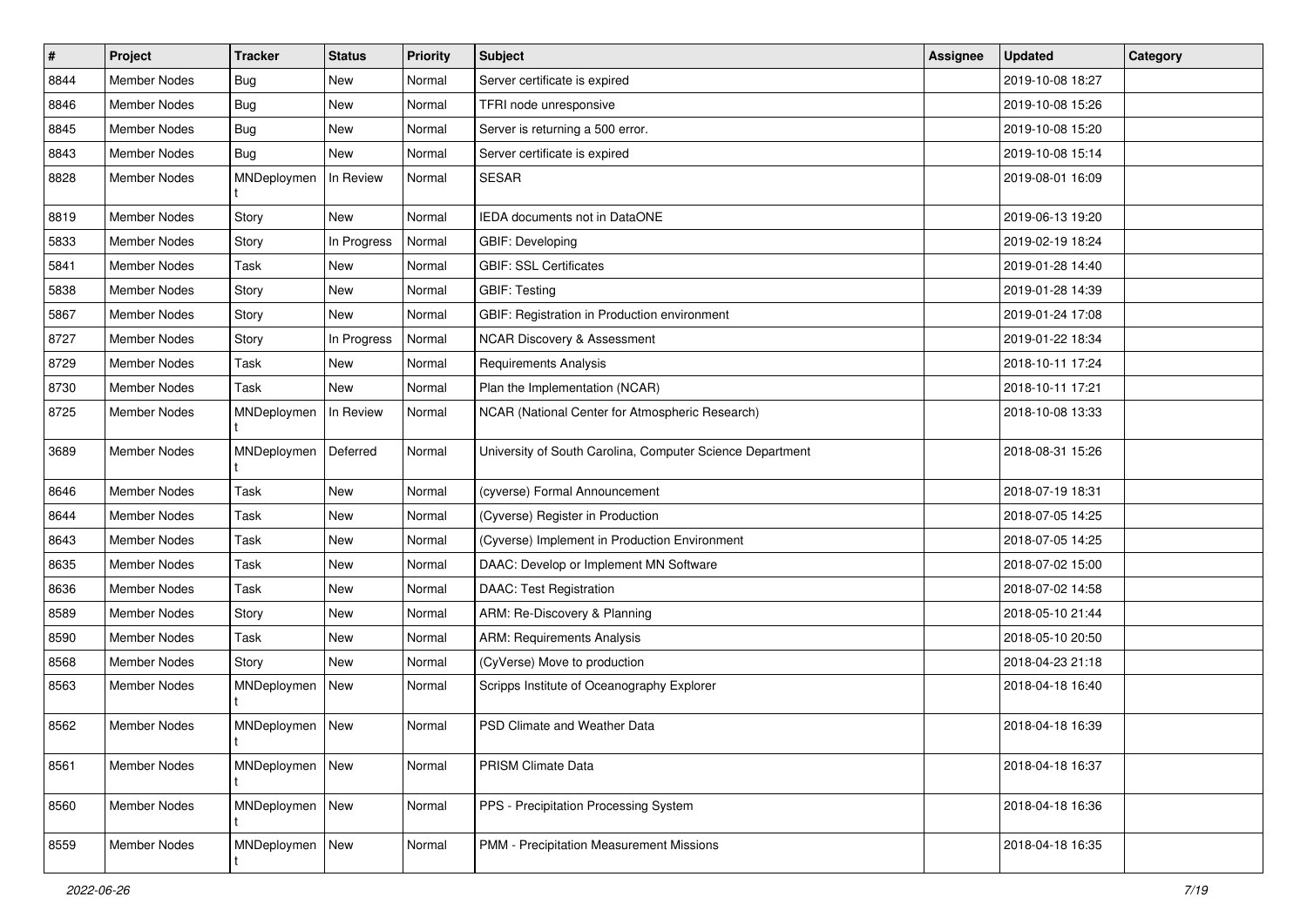| #    | Project             | <b>Tracker</b>  | <b>Status</b> | <b>Priority</b> | Subject                                                          | <b>Assignee</b> | <b>Updated</b>   | Category |
|------|---------------------|-----------------|---------------|-----------------|------------------------------------------------------------------|-----------------|------------------|----------|
| 8558 | Member Nodes        | MNDeploymen     | New           | Normal          | PDC - Polar Data Catalogue                                       |                 | 2018-04-18 16:33 |          |
| 8557 | <b>Member Nodes</b> | MNDeploymen     | New           | Normal          | Physical Oceanography Distributed Active Archive Center          |                 | 2018-04-18 16:32 |          |
| 8556 | <b>Member Nodes</b> | MNDeploymen     | <b>New</b>    | Normal          | OAFlux (WHOI)                                                    |                 | 2018-04-18 16:30 |          |
| 8555 | <b>Member Nodes</b> | MNDeploymen     | New           | Normal          | <b>NGEE Arctic</b>                                               |                 | 2018-04-18 16:27 |          |
| 8554 | Member Nodes        | MNDeploymen     | New           | Normal          | SEDAC - NASA Socioeconomic Data and Applications Center          |                 | 2018-04-17 20:05 |          |
| 8553 | <b>Member Nodes</b> | MNDeploymen     | New           | Normal          | MVCO - Martha's Vineyard Coastal Observatory                     |                 | 2018-04-17 20:03 |          |
| 8552 | <b>Member Nodes</b> | MNDeploymen     | New           | Normal          | GLCF - Global Land Cover Facility                                |                 | 2018-04-17 20:01 |          |
| 8551 | <b>Member Nodes</b> | MNDeploymen     | New           | Normal          | Forest Service Research Data Archive                             |                 | 2018-04-17 20:00 |          |
| 8550 | Member Nodes        | MNDeploymen     | <b>New</b>    | Normal          | ESGF - Earth System Grid Federation                              |                 | 2018-04-17 19:58 |          |
| 8549 | <b>Member Nodes</b> | MNDeploymen     | <b>New</b>    | Normal          | Earth Resources Observation and Science Center                   |                 | 2018-04-17 19:55 |          |
| 8548 | <b>Member Nodes</b> | MNDeploymen New |               | Normal          | Earthdata powered by EOSDIS                                      |                 | 2018-04-17 19:51 |          |
| 4115 | <b>Member Nodes</b> | MNDeploymen     | Deferred      | Normal          | <b>UTK Institutional Repository</b>                              |                 | 2018-04-17 17:32 |          |
| 3683 | <b>Member Nodes</b> | MNDeploymen     | New           | Low             | <b>Purdue University Libraries</b>                               |                 | 2018-04-17 17:30 |          |
| 7758 | <b>Member Nodes</b> | MNDeploymen     | New           | Low             | Polar Rock Repository (PRR) at Ohio State                        |                 | 2018-04-17 17:28 |          |
| 7145 | <b>Member Nodes</b> | MNDeploymen     | New           | Low             | PlutoF                                                           |                 | 2018-04-17 17:26 |          |
| 3691 | Member Nodes        | MNDeploymen     | New           | Low             | National Institute for Amazon Research                           |                 | 2018-04-17 17:25 |          |
| 3235 | <b>Member Nodes</b> | MNDeploymen     | New           | Low             | LITS - Long-Term Individual base Time Series project member node |                 | 2018-04-17 17:23 |          |
| 3240 | Member Nodes        | MNDeploymen     | <b>New</b>    | Low             | AZGS - Arizona Geological Survey member node                     |                 | 2018-04-17 17:18 |          |
| 3241 | Member Nodes        | MNDeploymen     | New           | Low             | ALA - Atlas of Living Australia member node                      |                 | 2018-04-17 17:14 |          |
| 3239 | Member Nodes        | MNDeploymen     | New           | Normal          | "Nitrous Oxide emissions Network" member node                    |                 | 2018-04-17 17:13 |          |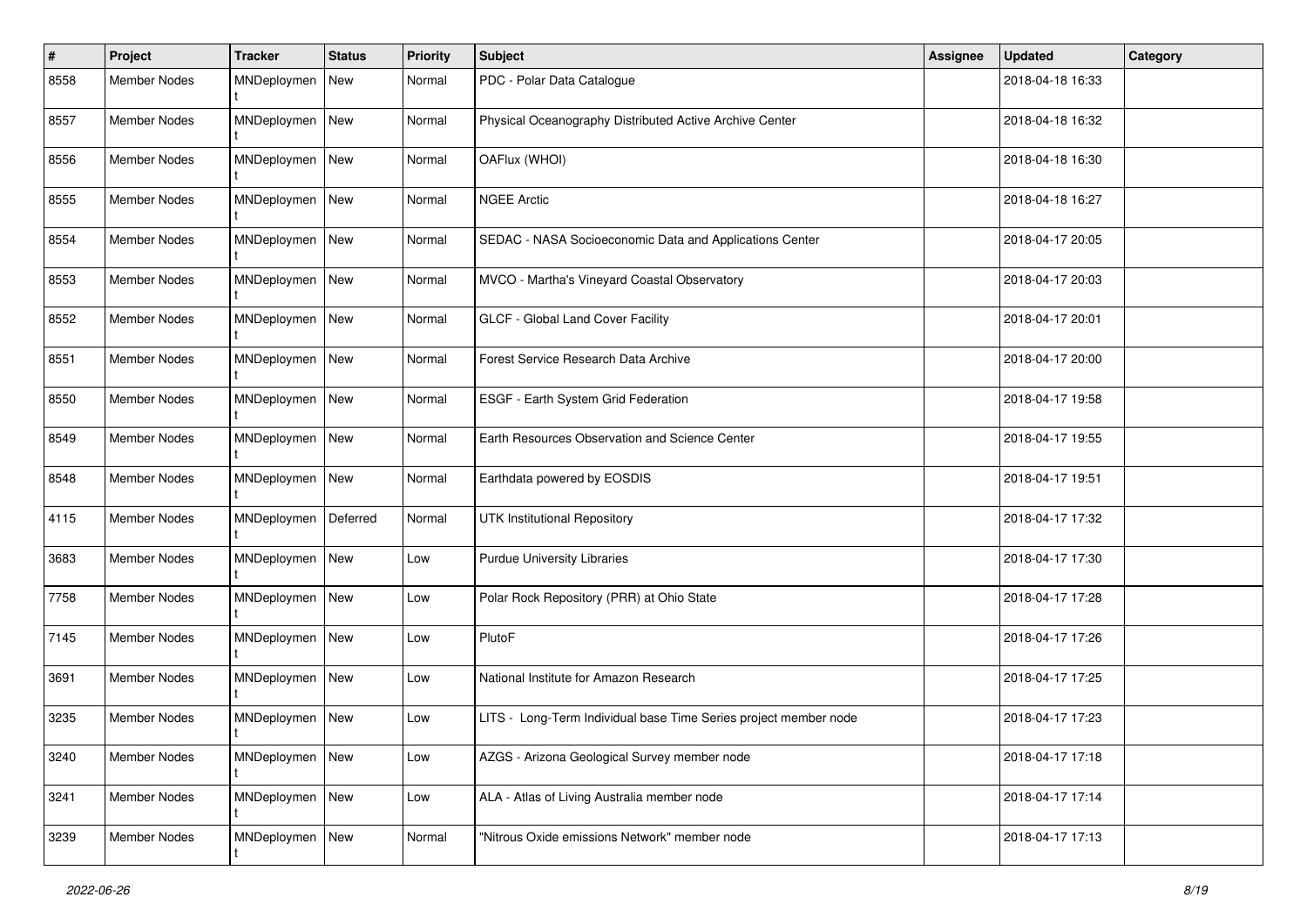| #    | Project             | <b>Tracker</b> | <b>Status</b> | <b>Priority</b> | <b>Subject</b>                                                                              | <b>Assignee</b> | <b>Updated</b>   | Category |
|------|---------------------|----------------|---------------|-----------------|---------------------------------------------------------------------------------------------|-----------------|------------------|----------|
| 8539 | <b>Member Nodes</b> | MNDeploymen    | New           | Normal          | NASA Distributed Active Archive Center at National Snow & Ice Data Center<br>(NASA DAAC)    |                 | 2018-04-10 19:19 |          |
| 8534 | Member Nodes        | Task           | New           | Normal          | GCOOS: Technical Requirements & Design Planning                                             |                 | 2018-04-09 20:18 |          |
| 8521 | <b>Member Nodes</b> | Story          | New           | Normal          | <b>CAFF: Testing &amp; Development</b>                                                      |                 | 2018-04-06 15:17 |          |
| 8531 | <b>Member Nodes</b> | Task           | New           | Normal          | Training & education                                                                        |                 | 2018-04-06 15:11 |          |
| 5890 | <b>Member Nodes</b> | Task           | New           | Normal          | GBIF: Authentication and Authorization                                                      |                 | 2018-01-22 21:16 |          |
| 5895 | <b>Member Nodes</b> | Story          | New           | Normal          | GBIF: Transition to production                                                              |                 | 2018-01-22 18:41 |          |
| 8187 | Member Nodes        | Support        | New           | Normal          | EZID DOI resolvable URLs failing for 14 PISCO objects                                       |                 | 2017-09-19 22:12 |          |
| 8154 | Member Nodes        | Task           | New           | Normal          | Test content from the test NKN member node should be archived or deleted<br>from production |                 | 2017-07-26 19:55 |          |
| 7929 | <b>Member Nodes</b> | Task           | In Progress   | Normal          | Archive content for SEAD                                                                    |                 | 2016-11-09 17:11 |          |
| 5856 | <b>Member Nodes</b> | Task           | New           | Normal          | GBIF: Verify Science Metadata is returned with the correct HTTP Content-Type                |                 | 2016-07-02 12:45 |          |
| 5892 | <b>Member Nodes</b> | Task           | New           | Normal          | GBIF: Science Metadata access                                                               |                 | 2016-07-02 12:45 |          |
| 5855 | <b>Member Nodes</b> | Task           | New           | Normal          | GBIF: Verify Science Metadata content                                                       |                 | 2016-07-02 12:45 |          |
| 5869 | <b>Member Nodes</b> | Task           | New           | Normal          | <b>GBIF: SSL Certificates</b>                                                               |                 | 2016-07-02 12:45 |          |
| 5880 | <b>Member Nodes</b> | Task           | New           | Normal          | GBIF: Verify Science Data content                                                           |                 | 2016-07-02 12:45 |          |
| 5891 | Member Nodes        | Task           | New           | Normal          | <b>GBIF: Science Data access</b>                                                            |                 | 2016-07-02 12:45 |          |
| 5849 | <b>Member Nodes</b> | Task           | New           | Normal          | GBIF: Set up synchronization of the MN                                                      |                 | 2016-07-02 12:45 |          |
| 5883 | <b>Member Nodes</b> | Task           | New           | Normal          | GBIF: Verify Science Metadata content                                                       |                 | 2016-07-02 12:45 |          |
| 5874 | <b>Member Nodes</b> | Task           | New           | Normal          | GBIF: Set up Node document                                                                  |                 | 2016-07-02 12:45 |          |
| 5881 | Member Nodes        | Task           | New           | Normal          | GBIF: Verify that the Science Data is returned with the correct HTTP<br>Content-Type        |                 | 2016-07-02 12:45 |          |
| 5884 | <b>Member Nodes</b> | Task           | New           | Normal          | GBIF: Verify Science Metadata is returned with the correct HTTP Content-Type                |                 | 2016-07-02 12:45 |          |
| 5865 | <b>Member Nodes</b> | Task           | New           | Normal          | GBIF: Log record access                                                                     |                 | 2016-07-02 12:45 |          |
| 5876 | <b>Member Nodes</b> | Task           | New           | Normal          | GBIF: Synchronization                                                                       |                 | 2016-07-02 12:45 |          |
| 5851 | <b>Member Nodes</b> | Task           | New           | Normal          | <b>GBIF: Verify Science Data</b>                                                            |                 | 2016-07-02 12:45 |          |
| 5871 | Member Nodes        | Task           | New           | Normal          | GBIF: Verify successful installation of client side certificate                             |                 | 2016-07-02 12:45 |          |
| 5875 | <b>Member Nodes</b> | Task           | New           | Normal          | GBIF: Set the node status to approved (start synchronization)                               |                 | 2016-07-02 12:45 |          |
| 5853 | Member Nodes        | Task           | New           | Normal          | GBIF: Verify that the Science Data is returned with the correct HTTP<br>Content-Type        |                 | 2016-07-02 12:45 |          |
| 5885 | Member Nodes        | Task           | New           | Normal          | GBIF: Verify that the Science Metadata is correctly processed by CNs                        |                 | 2016-07-02 12:45 |          |
| 5872 | Member Nodes        | Task           | New           | Normal          | GBIF: Verify successful installation of server side certificate                             |                 | 2016-07-02 12:45 |          |
| 5859 | Member Nodes        | Task           | New           | Normal          | GBIF: Verify Resource Map content                                                           |                 | 2016-07-02 12:45 |          |
| 5873 | Member Nodes        | Task           | New           | Normal          | <b>GBIF: Register MN</b>                                                                    |                 | 2016-07-02 12:45 |          |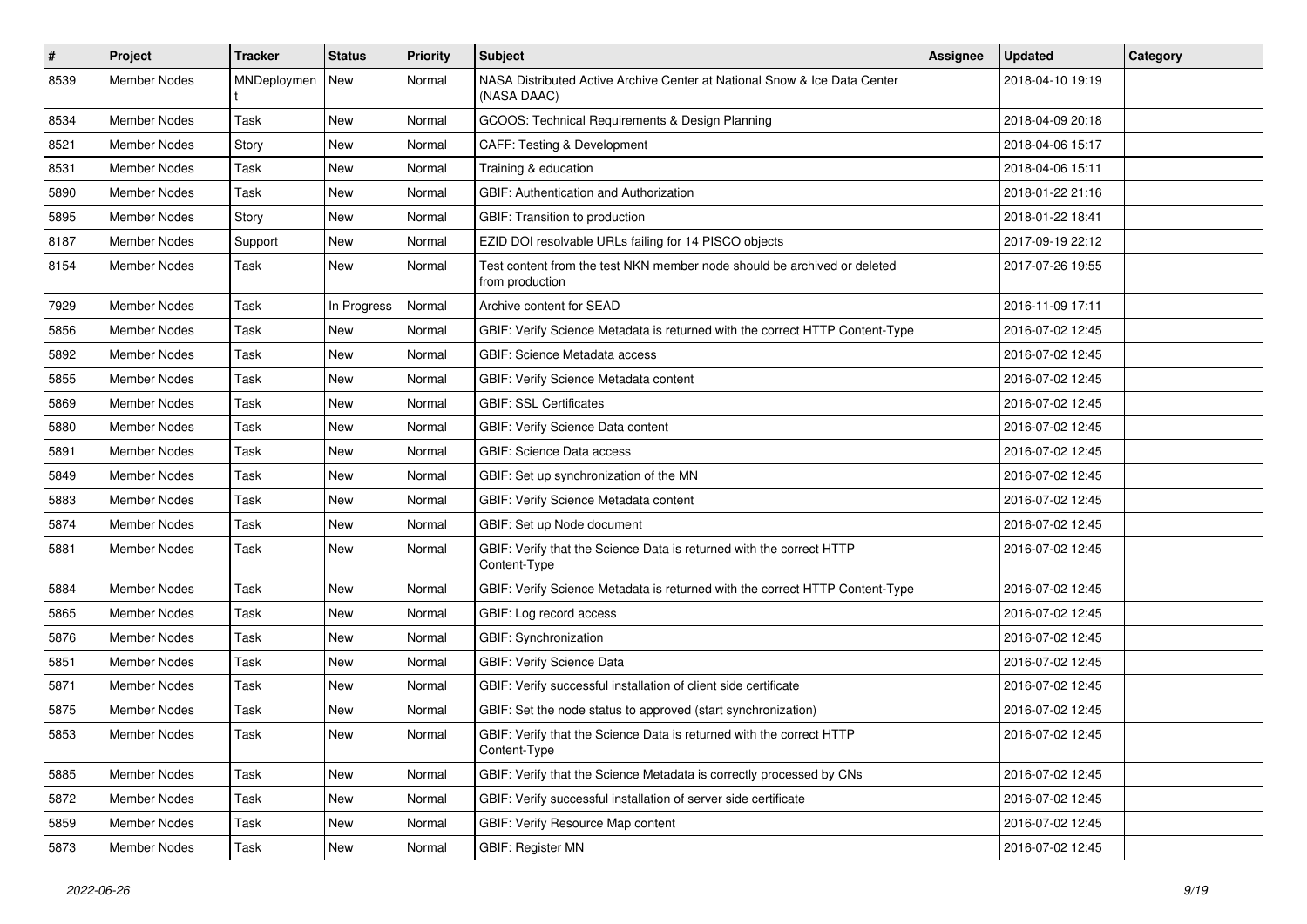| $\vert$ # | Project             | <b>Tracker</b> | <b>Status</b> | <b>Priority</b> | <b>Subject</b>                                                           | <b>Assignee</b> | <b>Updated</b>   | Category |
|-----------|---------------------|----------------|---------------|-----------------|--------------------------------------------------------------------------|-----------------|------------------|----------|
| 5858      | Member Nodes        | Task           | New           | Normal          | <b>GBIF: Verify Resource Maps</b>                                        |                 | 2016-07-02 12:45 |          |
| 5848      | <b>Member Nodes</b> | Task           | <b>New</b>    | Normal          | <b>GBIF:</b> Synchronization                                             |                 | 2016-07-02 12:45 |          |
| 5857      | <b>Member Nodes</b> | Task           | New           | Normal          | GBIF: Verify that the Science Metadata is correctly processed by CNs     |                 | 2016-07-02 12:45 |          |
| 5870      | <b>Member Nodes</b> | Task           | New           | Normal          | GBIF: Generate client certificate.                                       |                 | 2016-07-02 12:45 |          |
| 5900      | Member Nodes        | Task           | New           | Normal          | GBIF: Formal announcement                                                |                 | 2016-07-02 12:45 |          |
| 5887      | <b>Member Nodes</b> | Task           | New           | Normal          | GBIF: Verify Resource Map content                                        |                 | 2016-07-02 12:45 |          |
| 5897      | <b>Member Nodes</b> | Task           | New           | Normal          | GBIF: Verify content available for Current MNs web page                  |                 | 2016-07-02 12:45 |          |
| 5882      | <b>Member Nodes</b> | Task           | New           | Normal          | GBIF: Verify Science Metadata                                            |                 | 2016-07-02 12:45 |          |
| 5860      | <b>Member Nodes</b> | Task           | New           | Normal          | GBIF: Verify Resource Map is returned with the correct HTTP Content-Type |                 | 2016-07-02 12:45 |          |
| 5886      | <b>Member Nodes</b> | Task           | New           | Normal          | <b>GBIF: Verify Resource Maps</b>                                        |                 | 2016-07-02 12:45 |          |
| 5896      | Member Nodes        | Task           | New           | Normal          | GBIF: Mutual acceptance                                                  |                 | 2016-07-02 12:45 |          |
| 5839      | <b>Member Nodes</b> | Task           | New           | Normal          | GBIF: Registration in environment                                        |                 | 2016-07-02 12:45 |          |
| 5877      | <b>Member Nodes</b> | Task           | New           | Normal          | GBIF: Set up synchronization of the MN                                   |                 | 2016-07-02 12:45 |          |
| 5893      | <b>Member Nodes</b> | Task           | New           | Normal          | GBIF: Log record access                                                  |                 | 2016-07-02 12:45 |          |
| 5878      | <b>Member Nodes</b> | Task           | New           | Normal          | <b>GBIF: Content Review</b>                                              |                 | 2016-07-02 12:45 |          |
| 5888      | <b>Member Nodes</b> | Task           | New           | Normal          | GBIF: Verify Resource Map is returned with the correct HTTP Content-Type |                 | 2016-07-02 12:45 |          |
| 5889      | <b>Member Nodes</b> | Task           | New           | Normal          | GBIF: Verify that Resource Maps are correctly processed by CNs.          |                 | 2016-07-02 12:45 |          |
| 5850      | <b>Member Nodes</b> | Task           | <b>New</b>    | Normal          | <b>GBIF: Content Review</b>                                              |                 | 2016-07-02 12:45 |          |
| 5852      | <b>Member Nodes</b> | Task           | New           | Normal          | GBIF: Verify Science Data content                                        |                 | 2016-07-02 12:45 |          |
| 5854      | <b>Member Nodes</b> | Task           | New           | Normal          | GBIF: Verify Science Metadata                                            |                 | 2016-07-02 12:45 |          |
| 5861      | <b>Member Nodes</b> | Task           | New           | Normal          | GBIF: Verify that Resource Maps are correctly processed by CNs.          |                 | 2016-07-02 12:45 |          |
| 5879      | <b>Member Nodes</b> | Task           | New           | Normal          | <b>GBIF: Verify Science Data</b>                                         |                 | 2016-07-02 12:45 |          |
| 3567      | <b>Member Nodes</b> | Task           | New           | Normal          | Unresolvable content on CN from ONEShare                                 |                 | 2016-06-03 13:43 |          |
| 6380      | <b>Member Nodes</b> | Task           | New           | Normal          | ICMBIO: Initial Preparation                                              |                 | 2015-11-19 17:21 |          |
| 7050      | Member Nodes        | MNDeploymen    | New           | Normal          | <b>USDA ARS</b>                                                          |                 | 2015-04-17 17:27 |          |
| 4118      | Member Nodes        | Task           | New           | Normal          | Validate FRIM sync against stage environment                             |                 | 2015-01-23 19:02 |          |
| 4117      | Member Nodes        | Task           | New           | Normal          | Issue Test certs for FRIM                                                |                 | 2015-01-23 19:02 |          |
| 6701      | Member Nodes        | Task           | New           | Normal          | FTGEN: Document and Announce                                             |                 | 2014-12-04 20:07 |          |
| 6700      | Member Nodes        | Task           | New           | Normal          | FTGEN: Ensure MN appears on Current MNs webpage (dashboard)              |                 | 2014-12-04 20:07 |          |
| 6699      | Member Nodes        | Task           | New           | Normal          | FTGEN: Mutual acceptance                                                 |                 | 2014-12-04 20:07 |          |
| 6698      | Member Nodes        | Task           | New           | Normal          | FTGEN: Check Authentication and Authorization in Production              |                 | 2014-12-04 20:07 |          |
| 6697      | Member Nodes        | Task           | New           | Normal          | FTGEN: Verify CN Content and Services in Production                      |                 | 2014-12-04 20:07 |          |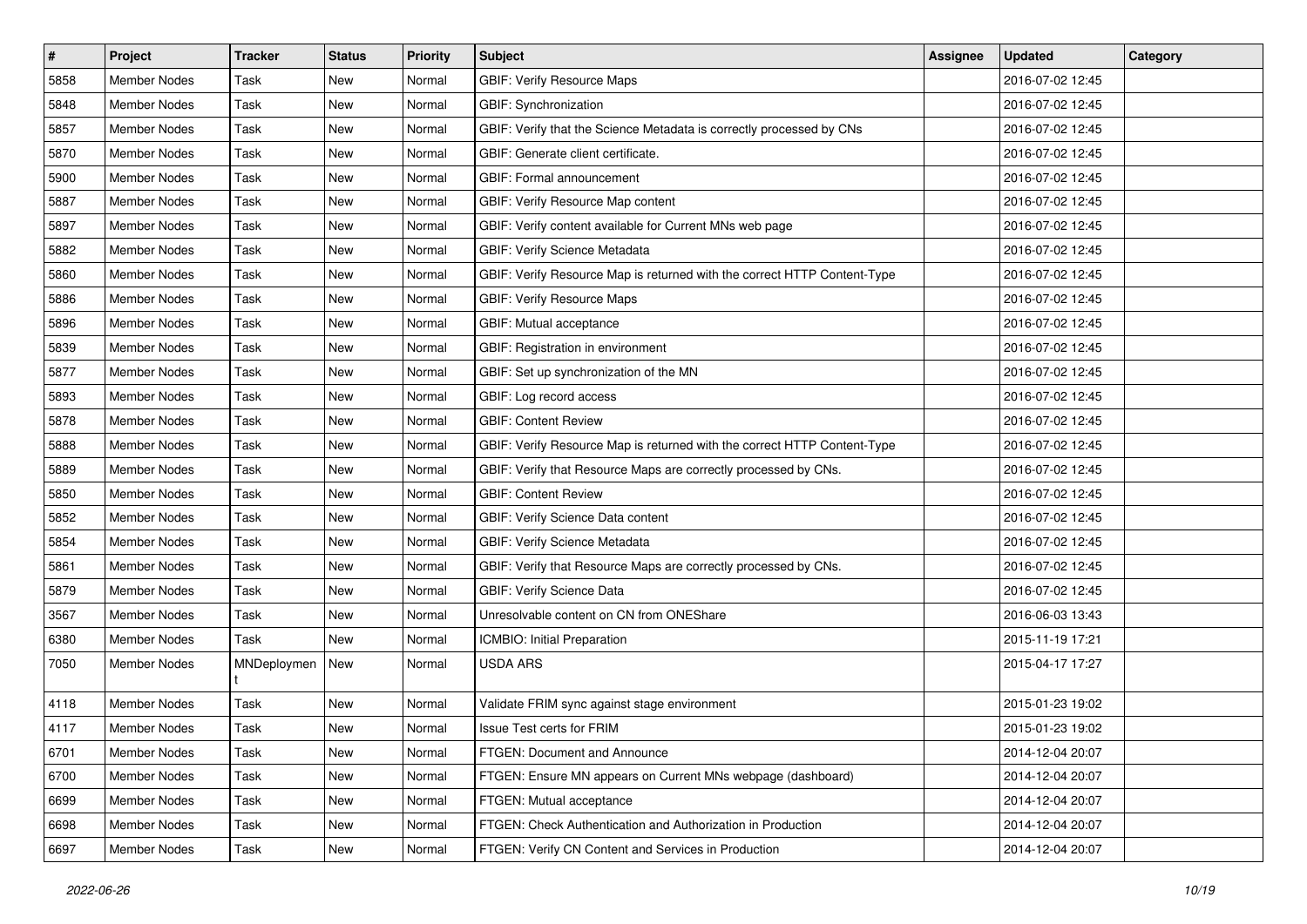| $\vert$ # | Project             | <b>Tracker</b> | <b>Status</b> | <b>Priority</b> | <b>Subject</b>                                                                                                     | <b>Assignee</b> | <b>Updated</b>   | Category |
|-----------|---------------------|----------------|---------------|-----------------|--------------------------------------------------------------------------------------------------------------------|-----------------|------------------|----------|
| 6696      | Member Nodes        | Task           | New           | Normal          | FTGEN: Register MN in Production                                                                                   |                 | 2014-12-04 20:07 |          |
| 6695      | Member Nodes        | Task           | New           | Normal          | FTGEN: Verify MN Content and Services in Production                                                                |                 | 2014-12-04 20:07 |          |
| 6694      | Member Nodes        | Task           | New           | Normal          | FTGEN: Configure SSL Certificates for Production                                                                   |                 | 2014-12-04 20:07 |          |
| 6693      | Member Nodes        | Task           | New           | Normal          | FTGEN: Establish DataONE user identity in Production                                                               |                 | 2014-12-04 20:07 |          |
| 6692      | <b>Member Nodes</b> | Task           | New           | Normal          | FTGEN: Show MN as "upcoming" on the dashboard                                                                      |                 | 2014-12-04 20:07 |          |
| 6691      | <b>Member Nodes</b> | Task           | New           | Normal          | FTGEN: Check Authentication and Authorization in Testing Environment                                               |                 | 2014-12-04 20:07 |          |
| 6690      | <b>Member Nodes</b> | Task           | New           | Normal          | FTGEN: Verify CN Content and Services in Testing Environment                                                       |                 | 2014-12-04 20:07 |          |
| 6689      | Member Nodes        | Task           | New           | Normal          | FTGEN: Register MN in Testing Environment                                                                          |                 | 2014-12-04 20:07 |          |
| 6688      | Member Nodes        | Task           | New           | Normal          | FTGEN: Verify MN Content and Services in Testing Environment                                                       |                 | 2014-12-04 20:07 |          |
| 6687      | Member Nodes        | Task           | New           | Normal          | FTGEN: Configure SSL Certificates for Testing Environment                                                          |                 | 2014-12-04 20:07 |          |
| 6686      | Member Nodes        | Task           | New           | Normal          | FTGEN: Establish DataONE user identity in Testing Environment                                                      |                 | 2014-12-04 20:07 |          |
| 6685      | Member Nodes        | Task           | New           | Normal          | FTGEN: Local Testing                                                                                               |                 | 2014-12-04 20:07 |          |
| 6684      | Member Nodes        | Task           | New           | Normal          | FTGEN: Register any new object formats in all environments                                                         |                 | 2014-12-04 20:07 |          |
| 6683      | Member Nodes        | Task           | New           | Normal          | FTGEN: Implement search index and display (ONEMercury) support for any<br>new metadata formats required by the MN. |                 | 2014-12-04 20:07 |          |
| 6682      | Member Nodes        | Task           | New           | Normal          | FTGEN: Design, code and component test a new MN implementation                                                     |                 | 2014-12-04 20:07 |          |
| 6681      | Member Nodes        | Task           | New           | Normal          | FTGEN: Plan the implementation                                                                                     |                 | 2014-12-04 20:07 |          |
| 6680      | Member Nodes        | Task           | New           | Normal          | FTGEN: Scope the implementation                                                                                    |                 | 2014-12-04 20:07 |          |
| 6679      | Member Nodes        | Task           | New           | Normal          | FTGEN: Join DataONE                                                                                                |                 | 2014-12-04 20:07 |          |
| 3906      | Member Nodes        | Task           | New           | High            | Update malformed Resource Maps                                                                                     |                 | 2013-08-09 17:50 |          |
| 7162      | Python GMN          | Task           | New           | Low             | Member node does not check with coordinating node before replicating                                               |                 | 2015-06-05 23:49 |          |
| 6766      | Python GMN          | Bug            | New           | Normal          | FYI ONLY: GMN local install with self-signed CA certificate breaks with new<br>SSL support in Python 2.7.9         |                 | 2015-01-20 18:53 |          |
| 387       | Requirements        | Requirement    | New           | Low             | (Requirement) Implement a Member Node based on Metacat                                                             |                 | 2010-10-06 22:00 |          |
| 632       | Requirements        | Requirement    | New           | Low             | (Requirement) Monitor the DataONE infrastructure                                                                   |                 | 2010-05-28 20:10 |          |
| 581       | Requirements        | Requirement    | New           | Low             | (Requirement) System supports multiple types of science metadata                                                   |                 | 2010-04-20 20:45 |          |
| 468       | Requirements        | Requirement    | New           | Low             | (Requirement) Design the cyberinfrastructure for the project.                                                      |                 | 2010-03-25 16:51 |          |
| 408       | Requirements        | Requirement    | New           | Low             | (Requirement) Implement a Coordinating Node software stack                                                         |                 | 2010-03-25 15:44 |          |
| 410       | Requirements        | Requirement    | New           | Low             | (Requirement) The infrastructure must support long term preservation of Data                                       |                 | 2010-03-25 15:41 |          |
| 412       | Requirements        | Requirement    | New           | Low             | (Requirement) Identifiers always refer to the same object                                                          |                 | 2010-03-25 15:41 |          |
| 389       | Requirements        | Requirement    | New           | Low             | (Requirement) Implement a Member Node based on the ORNL DAAC                                                       |                 | 2010-03-25 14:46 |          |
| 431       | Requirements        | Requirement    | New           | Low             | (Requirement) Software developed for infrastructure should be implemented<br>according to specifications           |                 | 2010-03-25 14:44 |          |
| 409       | Requirements        | Requirement    | New           | Low             | (Requirement) Develop a reference implementation of the Member Node stack                                          |                 | 2010-03-25 13:57 |          |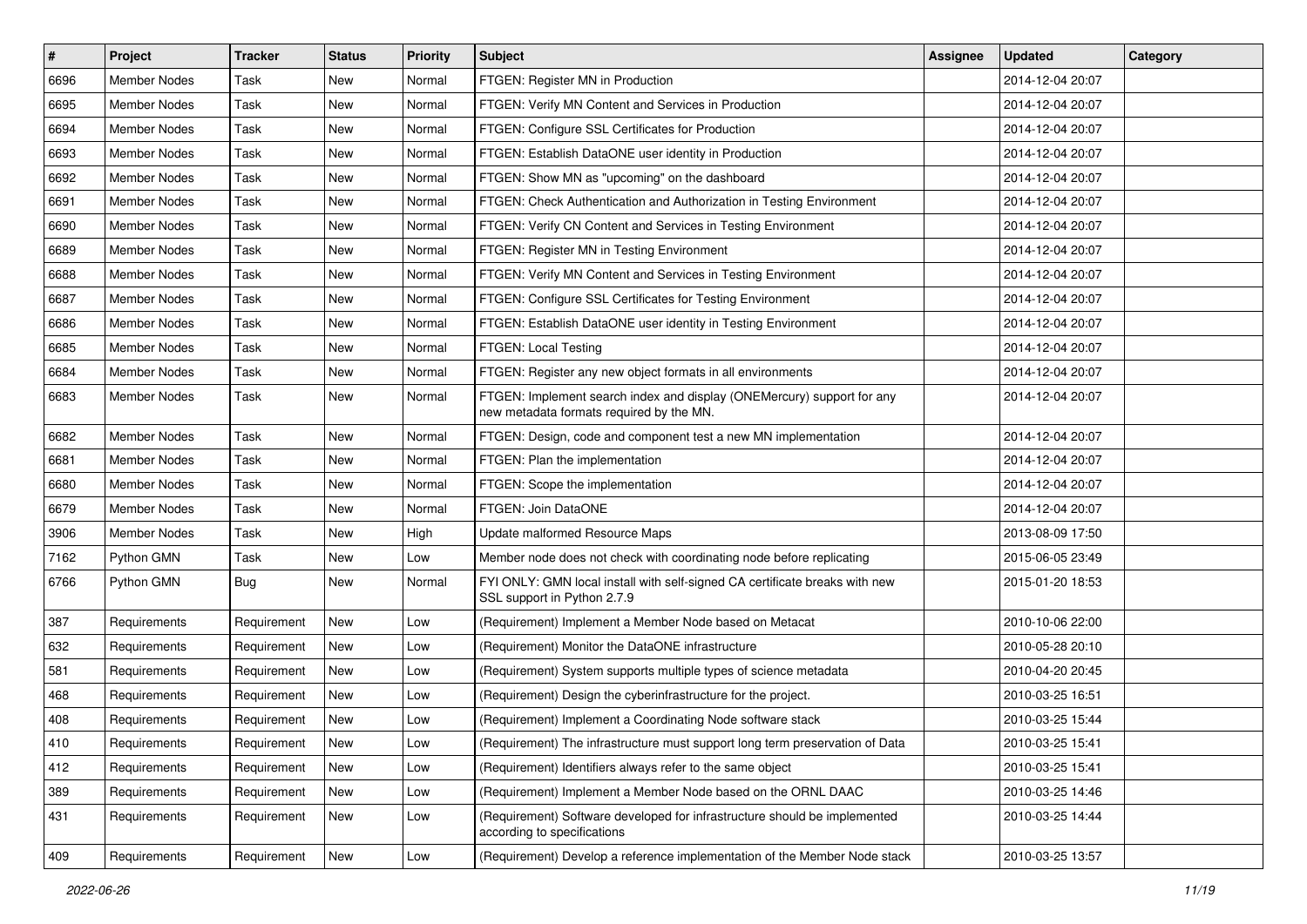| $\sharp$ | Project                         | <b>Tracker</b> | <b>Status</b> | Priority | <b>Subject</b>                                                                                          | <b>Assignee</b> | <b>Updated</b>   | Category |
|----------|---------------------------------|----------------|---------------|----------|---------------------------------------------------------------------------------------------------------|-----------------|------------------|----------|
| 455      | Requirements                    | Requirement    | New           | Low      | (Requirement) Installation of critical software must be well documented and as<br>automated as possible |                 | 2010-03-25 13:52 |          |
| 439      | Requirements                    | Requirement    | <b>New</b>    | Low      | (Requirement) Maintain original copies of all science metadata                                          |                 | 2010-03-25 03:27 |          |
| 433      | Requirements                    | Requirement    | New           | Low      | (Requirement) Data and metadata is replicated to at least one other member<br>node                      |                 | 2010-03-25 03:11 |          |
| 388      | Requirements                    | Requirement    | <b>New</b>    | Low      | (Requirement) Implement a Member Node based on Dryad                                                    |                 | 2010-03-24 13:36 |          |
| 337      | Requirements                    | Requirement    | New           | Low      | (Requirement) Deploy three coordinating nodes                                                           |                 | 2010-03-17 15:14 |          |
| 386      | Requirements                    | Requirement    | New           | Low      | (Requirement) Deploy at least three Member Nodes                                                        |                 | 2010-03-17 13:39 |          |
| 385      | Requirements                    | Requirement    | New           | Low      | (Requirement) Support arbitrary unique identifiers                                                      |                 | 2010-03-16 22:09 |          |
| 383      | Requirements                    | Requirement    | New           | Low      | (Requirement) System supports data storage                                                              |                 | 2010-03-16 21:35 |          |
| 371      | Requirements                    | Requirement    | New           | Low      | (Requirement) Provide a suite of collaboration tools and instruction on how to<br>use them              |                 | 2010-03-16 20:06 |          |
| 374      | Requirements                    | Requirement    | New           | Low      | (Requirement) Periodic Reporting to Sponsor                                                             |                 | 2010-03-16 18:11 |          |
| 339      | Requirements                    | Requirement    | New           | Low      | (Requirement) Web presence to provide publicly accessible information about<br>the project              |                 | 2010-03-16 17:36 |          |
| 8077     | Search UI                       | <b>Task</b>    | New           | Normal   | Use ORE PID for citation if DOI                                                                         |                 | 2017-04-24 16:32 |          |
| 8519     | <b>Testing MN</b><br>Management | Task           | New           | Normal   | meow: Formal Announcement                                                                               |                 | 2018-03-22 20:45 |          |
| 8518     | <b>Testing MN</b><br>Management | Task           | New           | Normal   | meow: Mutual Acceptance                                                                                 |                 | 2018-03-22 20:45 |          |
| 8517     | <b>Testing MN</b><br>Management | <b>Task</b>    | New           | Normal   | meow: Register in Production                                                                            |                 | 2018-03-22 20:45 |          |
| 8516     | <b>Testing MN</b><br>Management | <b>Task</b>    | New           | Normal   | meow: Implement in Production                                                                           |                 | 2018-03-22 20:45 |          |
| 8461     | <b>Testing MN</b><br>Management | MNDeploymen    | New           | Normal   | MEOW - Monitoring Ecosystems & Oceans in Wales                                                          |                 | 2018-03-22 20:45 |          |
| 8515     | <b>Testing MN</b><br>Management | Story          | New           | Normal   | meow: Move to Production                                                                                |                 | 2018-03-22 20:45 |          |
| 8467     | <b>Testing MN</b><br>Management | Task           | <b>New</b>    | Normal   | test: Display as Upcoming                                                                               |                 | 2018-03-01 21:04 |          |
| 8466     | <b>Testing MN</b><br>Management | Task           | New           | Normal   | test: Test Registration                                                                                 |                 | 2018-03-01 21:04 |          |
| 8465     | <b>Testing MN</b><br>Management | Task           | New           | Normal   | test: Develop or Implement MN Software                                                                  |                 | 2018-03-01 21:04 |          |
| 8464     | <b>Testing MN</b><br>Management | Task           | New           | Normal   | test: Metadata Validation                                                                               |                 | 2018-03-01 21:04 |          |
| 8463     | <b>Testing MN</b><br>Management | Story          | New           | Normal   | test: Testing & Development                                                                             |                 | 2018-03-01 21:04 |          |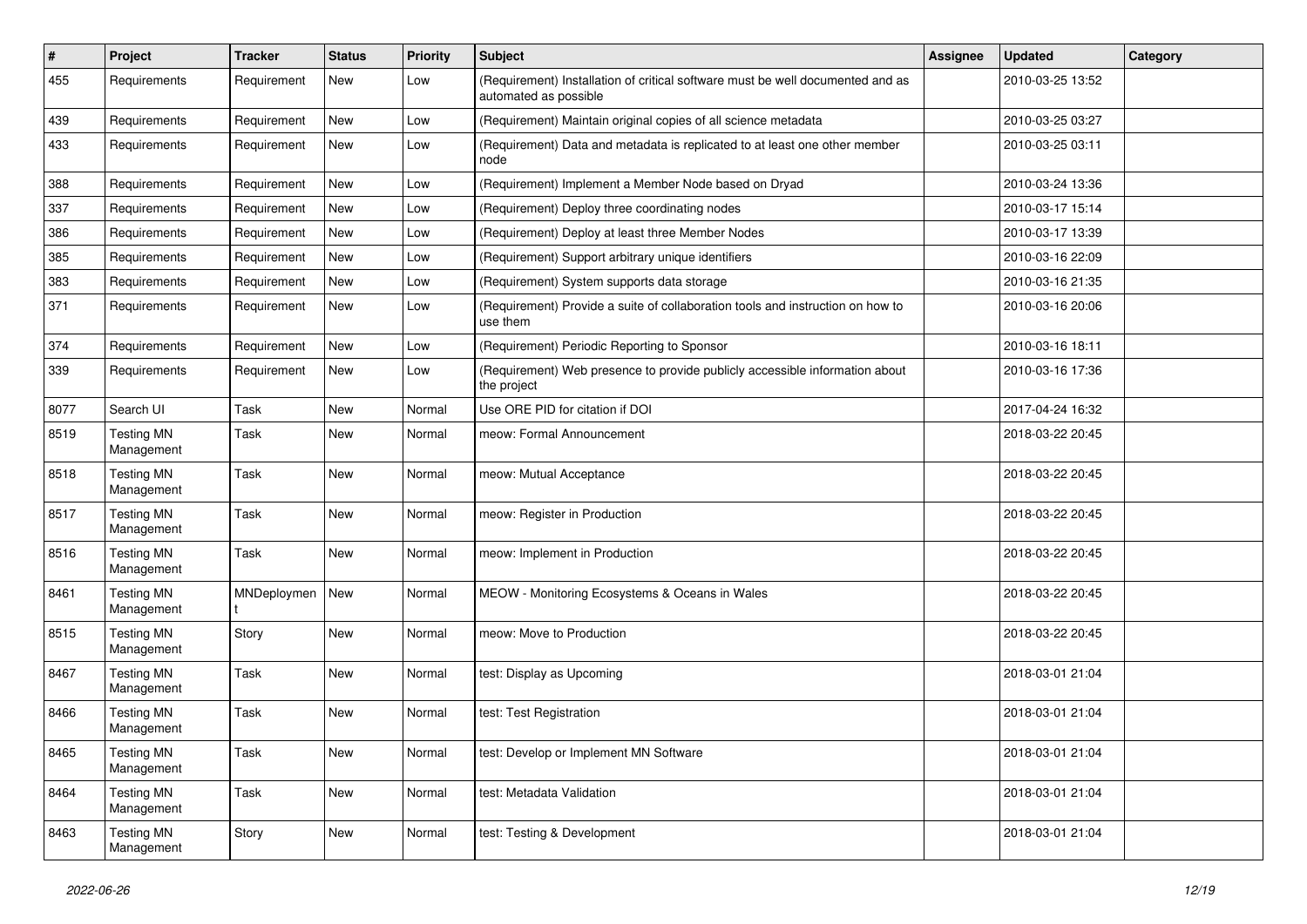| $\pmb{\#}$ | Project                         | <b>Tracker</b> | <b>Status</b> | Priority | <b>Subject</b>                   | Assignee | Updated          | Category |
|------------|---------------------------------|----------------|---------------|----------|----------------------------------|----------|------------------|----------|
| 8462       | <b>Testing MN</b><br>Management | MNDeploymen    | <b>New</b>    | Normal   | <b>Test MN ticket</b>            |          | 2018-03-01 20:57 |          |
| 8383       | <b>Testing MN</b><br>Management | Task           | New           | Normal   | <b>Feasibility Assessment</b>    |          | 2018-02-27 17:32 |          |
| 8382       | <b>Testing MN</b><br>Management | Task           | New           | Normal   | <b>Initial Communications</b>    |          | 2018-02-27 17:32 |          |
| 8381       | <b>Testing MN</b><br>Management | Story          | New           | Normal   | Discovery                        |          | 2018-02-27 17:32 |          |
| 8356       | <b>Testing MN</b><br>Management | Task           | New           | Normal   | Formal Announcement              |          | 2018-02-23 19:06 |          |
| 8344       | <b>Testing MN</b><br>Management | Task           | New           | Normal   | <b>MN Communications</b>         |          | 2018-02-22 19:47 |          |
| 8342       | <b>Testing MN</b><br>Management | Task           | New           | Normal   | <b>Feasibility Assessment</b>    |          | 2018-02-22 19:19 |          |
| 8341       | <b>Testing MN</b><br>Management | Task           | New           | Normal   | Initial Communications           |          | 2018-02-22 19:14 |          |
| 8353       | <b>Testing MN</b><br>Management | Task           | New           | Normal   | Implement in Production          |          | 2018-02-08 15:29 |          |
| 8355       | <b>Testing MN</b><br>Management | Task           | New           | Normal   | Mutual Acceptance                |          | 2018-02-08 15:28 |          |
| 8354       | <b>Testing MN</b><br>Management | Task           | New           | Normal   | Register in Production           |          | 2018-02-08 15:28 |          |
| 8352       | <b>Testing MN</b><br>Management | Story          | New           | Normal   | Move to Production               |          | 2018-02-08 15:28 |          |
| 8351       | <b>Testing MN</b><br>Management | Task           | New           | Normal   | Display as Upcoming              |          | 2018-02-08 15:28 |          |
| 8350       | <b>Testing MN</b><br>Management | Task           | New           | Normal   | <b>Test Registration</b>         |          | 2018-02-08 15:28 |          |
| 8349       | <b>Testing MN</b><br>Management | Task           | New           | Normal   | Develop or Implement MN Software |          | 2018-02-08 15:28 |          |
| 8348       | <b>Testing MN</b><br>Management | Task           | New           | Normal   | Metadata Validation              |          | 2018-02-08 15:28 |          |
| 8347       | <b>Testing MN</b><br>Management | Story          | New           | Normal   | Testing & Development            |          | 2018-02-08 15:28 |          |
| 8346       | <b>Testing MN</b><br>Management | Task           | New           | Normal   | Training & Education             |          | 2018-02-08 15:28 |          |
| 8345       | <b>Testing MN</b><br>Management | Task           | New           | Normal   | <b>Technical Requirements</b>    |          | 2018-02-08 15:28 |          |
| 8343       | <b>Testing MN</b><br>Management | Story          | New           | Normal   | Planning                         |          | 2018-02-08 15:28 |          |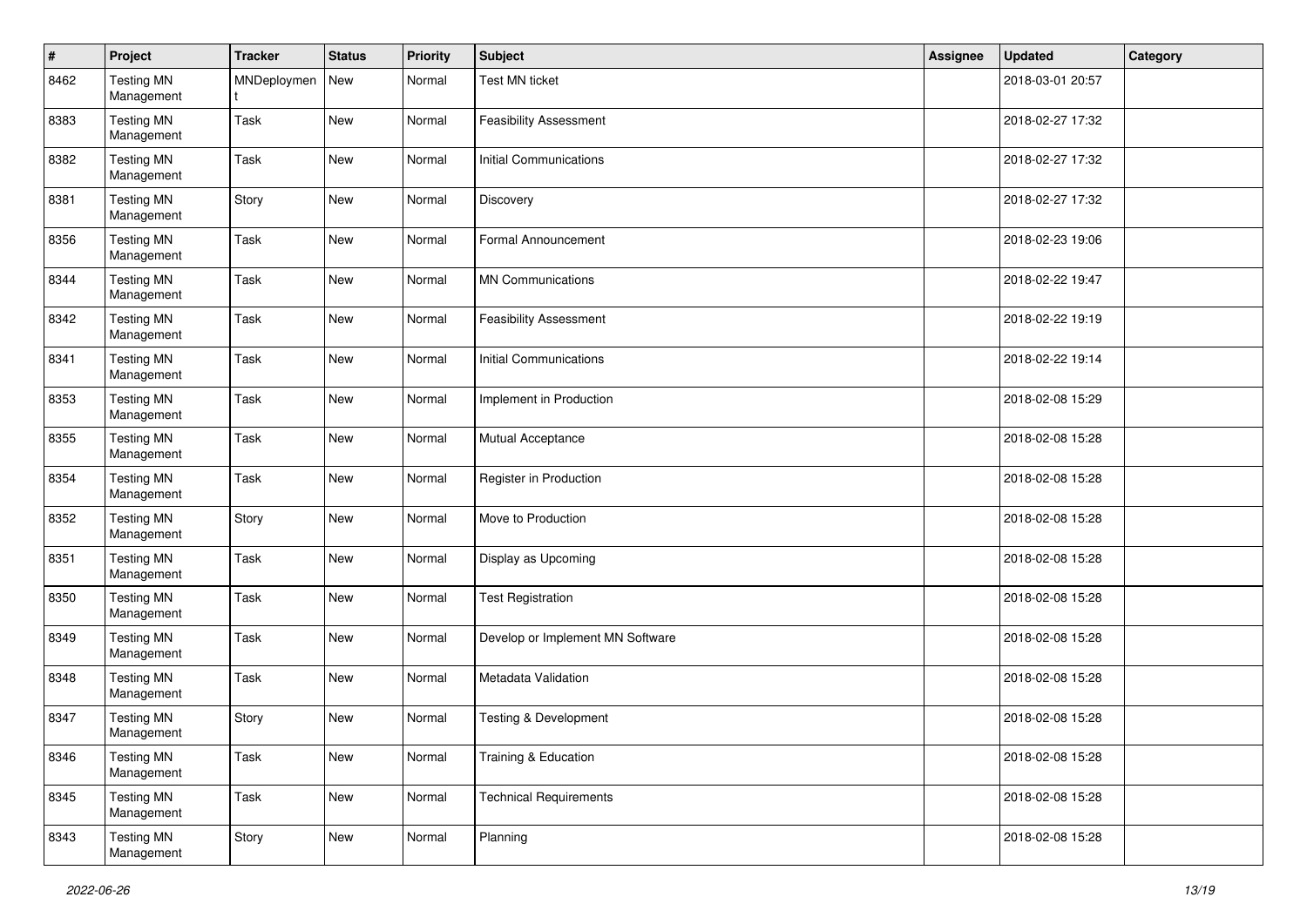| #    | Project                         | <b>Tracker</b> | <b>Status</b> | <b>Priority</b> | Subject                                                                                   | <b>Assignee</b>     | <b>Updated</b>   | Category           |
|------|---------------------------------|----------------|---------------|-----------------|-------------------------------------------------------------------------------------------|---------------------|------------------|--------------------|
| 8294 | <b>Testing MN</b><br>Management | MNDeploymen    | New           | Normal          | Test Node 2                                                                               |                     | 2018-02-08 15:28 |                    |
| 8340 | <b>Testing MN</b><br>Management | Story          | New           | Normal          | Discovery                                                                                 |                     | 2018-02-08 15:28 |                    |
| 3628 | <b>Member Nodes</b>             | MNDeploymen    | New           | Low             | Harvard Filtered Push MN                                                                  | William<br>Michener | 2015-11-20 03:14 |                    |
| 2414 | CN REST                         | Task           | New           | Normal          | Implement exceptions for search/solr endoint                                              | Skye<br>Roseboom    | 2015-01-19 22:49 |                    |
| 3122 | Infrastructure                  | <b>Bug</b>     | In Progress   | Normal          | asterisk in search term                                                                   | Skye<br>Roseboom    | 2014-10-02 18:02 | d1_mercury         |
| 2585 | Infrastructure                  | Task           | In Progress   | Normal          | Update Use Case 09                                                                        | Skye<br>Roseboom    | 2014-09-11 15:47 | d1_replication     |
| 4120 | Infrastructure                  | Task           | New           | Normal          | Display total data downloads in the SummaryView header                                    | Skye<br>Roseboom    | 2014-03-31 17:41 | d1_dashboard       |
| 3624 | Infrastructure                  | Task           | Testing       | Normal          | Update CN index processing to support ESRI FGDC metadata format                           | Skye<br>Roseboom    | 2013-03-05 23:27 | d1_indexer         |
| 3313 | Infrastructure                  | Task           | New           | Normal          | Configure indexer to handle inline eml data                                               | Skye<br>Roseboom    | 2012-10-08 21:01 | d1 indexer         |
| 3156 | Infrastructure                  | Task           | New           | Low             | Design Review: resource map indexing strategy                                             | Skye<br>Roseboom    | 2012-08-27 18:51 | d1 indexer         |
| 6336 | <b>MN Dashboard</b>             | Feature        | New           | Normal          | Display MN POCs on the detail MN pages of the dashboard                                   | Skye<br>Roseboom    | 2015-04-29 22:49 |                    |
| 6335 | <b>MN Dashboard</b>             | Feature        | New           | Normal          | Add total number of MNs to the summary page of the dashboard                              | Skye<br>Roseboom    | 2015-04-29 22:48 |                    |
| 5516 | <b>MN Dashboard</b>             | Feature        | New           | Normal          | Date formatting                                                                           | Skye<br>Roseboom    | 2015-04-29 22:48 |                    |
| 5515 | <b>MN Dashboard</b>             | Feature        | New           | Normal          | Add number of MNs to overview display                                                     | Skye<br>Roseboom    | 2015-04-29 22:48 |                    |
| 5322 | <b>MN Dashboard</b>             | Feature        | New           | Normal          | Add support for right, left keys on dashboard detail pages                                | Skye<br>Roseboom    | 2015-04-29 22:47 |                    |
| 6484 | MN Dashboard                    | Feature        | New           | Normal          | Provide paging/scrolling on MN table                                                      | Skye<br>Roseboom    | 2015-04-29 22:47 |                    |
| 7032 | <b>MN Dashboard</b>             | Feature        | New           | Normal          | Add anchor to the MN dashboard for "upcoming MNs"                                         | Skye<br>Roseboom    | 2015-04-09 17:52 |                    |
| 3774 | Member Nodes                    | Task           | New           | Normal          | return NotFound exceptions for /meta and /object calls using "near miss"<br>identifiers   | Ryan<br>Scherle     | 2014-03-14 18:22 |                    |
| 3656 | Infrastructure                  | Story          | New           | Normal          | integration testing: what are acceptable pids for update?                                 | Roger Dahl          | 2018-01-17 20:22 |                    |
| 8155 | Infrastructure                  | Story          | In Progress   | Normal          | Ensure GMN fully supports the Package API                                                 | Roger Dahl          | 2018-01-17 18:43 | d1_mn_GMN          |
| 7954 | Infrastructure                  | Bug            | New           | Normal          | SyncFailedTask:submitSynchronizationFailed does not provide cert when<br>connecting to MN | Roger Dahl          | 2017-04-19 18:55 | d1_synchronization |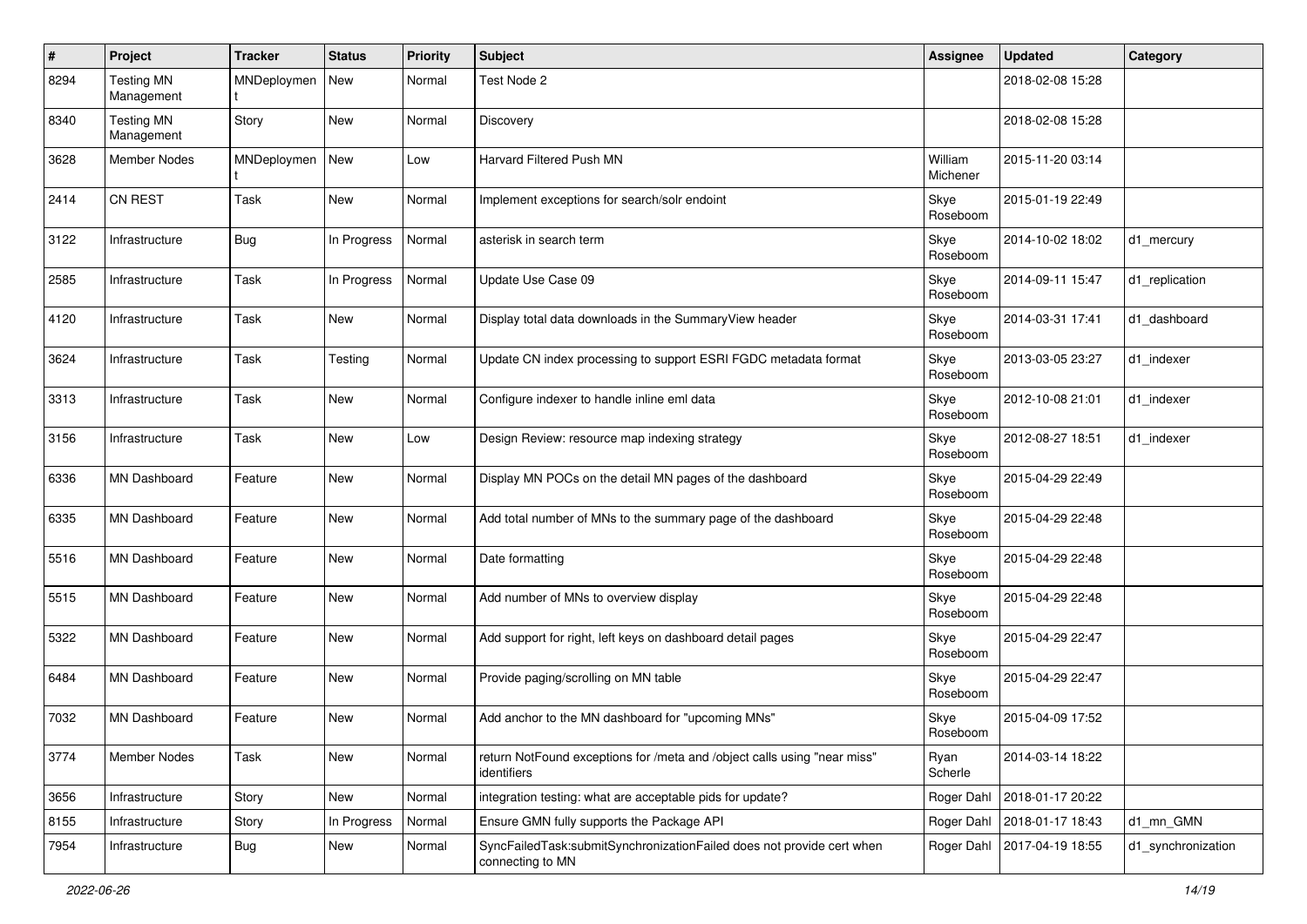| $\sharp$ | Project             | <b>Tracker</b> | <b>Status</b> | <b>Priority</b> | <b>Subject</b>                                                                                     | <b>Assignee</b> | <b>Updated</b>   | Category            |
|----------|---------------------|----------------|---------------|-----------------|----------------------------------------------------------------------------------------------------|-----------------|------------------|---------------------|
| 4300     | Infrastructure      | Bug            | New           | Low             | Create more appropriate "create" entry in the LogRecord for replicas                               | Roger Dahl      | 2016-04-21 22:38 | d1 mn GMN           |
| 4303     | Infrastructure      | <b>Bug</b>     | New           | Low             | Fix potential bug where an object could be created and accepted for replication<br>simultaneously. | Roger Dahl      | 2016-04-21 22:38 | d1_mn_GMN           |
| 3763     | Infrastructure      | Task           | New           | Low             | Visualize PyPI download statistics for Python components                                           | Roger Dahl      | 2014-10-01 21:32 | d1_dashboard        |
| 3762     | Infrastructure      | Feature        | New           | Low             | DataONE software download statistics                                                               | Roger Dahl      | 2014-10-01 21:32 | d1 dashboard        |
| 6034     | Infrastructure      | Task           | In Progress   | Normal          | d1 client cli CCI 2.0 support                                                                      | Roger Dahl      | 2014-08-11 16:23 | d1_client_cli       |
| 6033     | Infrastructure      | Task           | In Progress   | Normal          | d1_libclient_python CCI 2.0 support                                                                | Roger Dahl      | 2014-08-11 16:22 | d1_libclient_python |
| 6025     | Infrastructure      | Task           | In Progress   | Normal          | Implement support for CCI v2.0 in Python stack                                                     | Roger Dahl      | 2014-08-01 15:49 |                     |
| 6026     | Infrastructure      | Task           | In Progress   | Normal          | d1 common CCI 2.0 support                                                                          | Roger Dahl      | 2014-08-01 15:49 | d1 common python    |
| 817      | Infrastructure      | Task           | New           | Low             | Integration testing: Make Java and Python stack return values equal for each<br>function.          | Roger Dahl      | 2012-10-08 18:47 |                     |
| 2147     | Infrastructure      | Task           | New           | Low             | The Python stack does not support Unicode supplementary characters (above<br>Oxffff                | Roger Dahl      | 2012-04-16 03:50 | d1_common_python    |
| 8839     | <b>Member Nodes</b> | MNDeploymen    | Planning      | Normal          | CMU KiltHub via Figshare                                                                           | Roger Dahl      | 2019-09-24 17:48 |                     |
| 8670     | <b>Member Nodes</b> | Task           | New           | Normal          | FEMC - upgrade GMN 2.3.7 to 3.0.4                                                                  | Roger Dahl      | 2019-08-02 18:22 |                     |
| 8676     | <b>Member Nodes</b> | Task           | New           | Normal          | NRDC -GMN upgrade 2.4.2 to 3.0.4                                                                   | Roger Dahl      | 2019-03-05 20:43 |                     |
| 8668     | <b>Member Nodes</b> | Task           | New           | Normal          | MPC- upgrade GMN version 1.2.10 to 3.0.4                                                           | Roger Dahl      | 2019-03-05 20:35 |                     |
| 8681     | <b>Member Nodes</b> | Task           | <b>New</b>    | Normal          | NCEI - install new GMN                                                                             | Roger Dahl      | 2019-03-05 18:20 |                     |
| 6401     | Member Nodes        | MNDeploymen    | Operational   | Normal          | NM EPSCoR                                                                                          | Roger Dahl      | 2019-03-05 18:13 |                     |
| 8750     | <b>Member Nodes</b> | Task           | In Progress   | Normal          | reconnect eLTER MN to DataONE                                                                      | Roger Dahl      | 2018-11-28 16:59 |                     |
| 8742     | <b>Member Nodes</b> | Task           | New           | Normal          | GMN upgrade from 2.4.1 to 3.2.0                                                                    | Roger Dahl      | 2018-11-13 19:14 |                     |
| 3557     | Member Nodes        | MNDeploymen    | Operational   | Normal          | <b>LTER Network</b>                                                                                | Roger Dahl      | 2018-09-25 17:17 |                     |
| 8673     | Member Nodes        | Task           | New           | Normal          | Pangaea- GMN upgrade from 2.4.0 to 3.0.4                                                           | Roger Dahl      | 2018-09-04 18:48 |                     |
| 7757     | Member Nodes        | MNDeploymen    | Deferred      | Normal          | GINA - Geographic Information Network of Alaska                                                    | Roger Dahl      | 2018-08-31 15:22 |                     |
| 8685     | <b>Member Nodes</b> | Task           | New           | Normal          | ONEShare - GMN upgrade 2.4.2 to 3.0.4                                                              | Roger Dahl      | 2018-08-23 17:18 |                     |
| 8672     | <b>Member Nodes</b> | Task           | New           | Normal          | CDL - upgrade GMN 2.4.0 to 3.0.4                                                                   | Roger Dahl      | 2018-08-23 17:13 |                     |
| 7842     | Member Nodes        | MNDeploymen    | Operational   | Normal          | Research Workspace                                                                                 | Roger Dahl      | 2018-08-14 17:05 |                     |
| 7505     | Member Nodes        | Task           | In Progress   | Normal          | Correct generous access policies                                                                   | Roger Dahl      | 2018-07-02 20:39 |                     |
| 8017     | <b>Member Nodes</b> | Support        | New           | Normal          | NCEI - Implement GMN for replicating Arctic Data Center Data                                       | Roger Dahl      | 2018-05-16 14:32 |                     |
| 7977     | Member Nodes        | Task           | New           | Normal          | <b>GINA: Local Testing</b>                                                                         | Roger Dahl      | 2017-01-27 18:46 |                     |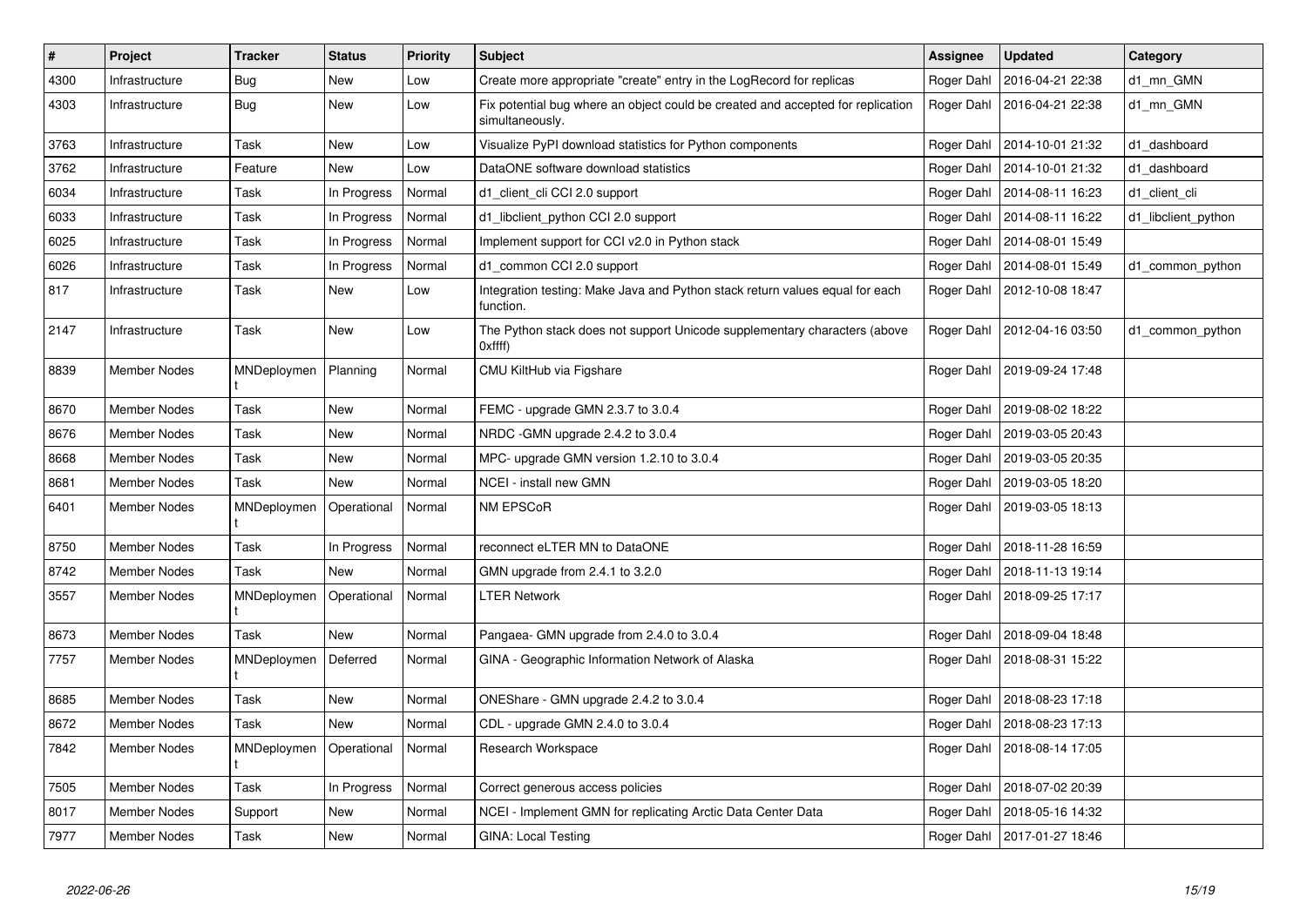| $\vert$ # | Project                 | <b>Tracker</b> | <b>Status</b> | <b>Priority</b> | <b>Subject</b>                                                                                                                             | <b>Assignee</b> | <b>Updated</b>                | Category            |
|-----------|-------------------------|----------------|---------------|-----------------|--------------------------------------------------------------------------------------------------------------------------------------------|-----------------|-------------------------------|---------------------|
| 7975      | Member Nodes            | Task           | New           | Normal          | GINA: Implement search index and display support for any new metadata<br>formats required by the MN.                                       | Roger Dahl      | 2017-01-27 18:34              |                     |
| 6927      | Member Nodes            | Task           | In Progress   | Normal          | R2R: Register any new object formats in all environments                                                                                   | Roger Dahl      | 2017-01-19 01:16              |                     |
| 6755      | Python CLI              | Bug            | New           | Normal          | python CLI install instructions fail                                                                                                       | Roger Dahl      | 2018-01-09 02:44              |                     |
| 8032      | Python GMN              | Story          | In Progress   | Normal          | GMN v <sub>2</sub>                                                                                                                         | Roger Dahl      | 2018-01-17 18:55              |                     |
| 8073      | Python GMN              | Story          | New           | Normal          | Make sure unecessary services are disabled                                                                                                 | Roger Dahl      | 2018-01-17 18:48              |                     |
| 8074      | Python GMN              | Story          | New           | Normal          | Eliminate unnecessary setuid/setgid programs                                                                                               | Roger Dahl      | 2018-01-17 18:48              |                     |
| 7759      | Python GMN              | Bug            | New           | Normal          | GMN docs refer to /portal for identity management                                                                                          | Roger Dahl      | 2017-03-28 16:45              |                     |
| 7703      | Python GMN              | Task           | New           | Normal          | GMN populating ipAddress in LogEntry with abnormal strings                                                                                 | Roger Dahl      | 2016-06-22 17:19              |                     |
| 7765      | Python GMN              | Task           | New           | Normal          | Add "logrotate" capability as part of the GMN deployment                                                                                   | Roger Dahl      | 2016-05-04 02:38              |                     |
| 4301      | Python GMN              | <b>Bug</b>     | New           | Low             | In the GMN integreation tester, add test to check that Last-Modified,<br>Content-Length and Content-Type fields are set correctly          | Roger Dahl      | 2016-04-21 22:38              |                     |
| 6614      | Python GMN              | <b>Bug</b>     | In Progress   | Normal          | GMN describe not returning DescribeResponse for IARC MN                                                                                    | Roger Dahl      | 2016-04-21 22:37              |                     |
| 7125      | Python GMN              | Task           | New           | Normal          | Handle Authorization header carrying authentication token                                                                                  | Roger Dahl      | 2016-04-21 22:37              |                     |
| 7229      | Python GMN              | Task           | New           | Normal          | non-standard server certificate locations                                                                                                  | Roger Dahl      | 2016-04-21 22:37              |                     |
| 7291      | Python GMN              | Bug            | New           | Normal          | pypi distribution does not have all files                                                                                                  | Roger Dahl      | 2016-04-14 14:57              |                     |
| 7740      | Python GMN              | Bug            | New           | High            | GMN fails to write system metadata during a refresh under unknown conditions                                                               | Roger Dahl      | 2016-04-14 14:56              |                     |
| 7739      | Python GMN              | <b>Bug</b>     | New           | Normal          | GMN Django models need to be adjusted for var char content greater than 1024<br>character length                                           | Roger Dahl      | 2016-04-14 14:47              |                     |
| 7738      | Python GMN              | <b>Bug</b>     | New           | High            | GMN perpetually retries system metadata updates after failures                                                                             | Roger Dahl      | 2016-04-14 14:26              |                     |
| 6767      | Python GMN              | <b>Bug</b>     | New           | Normal          | GMN crashes if the replication target is not responding                                                                                    | Roger Dahl      | 2016-04-14 14:19              |                     |
| 6868      | Python GMN              | Bug            | New           | Normal          | GMN filters objects in list objects method from non-authenticated,<br>non-rights-holder users                                              | Roger Dahl      | 2016-04-14 14:19              |                     |
| 7651      | Python GMN              | <b>Bug</b>     | New           | High            | GMN returns two different dateSysMetadataModified dateTime stamps for same   Roger Dahl<br>object                                          |                 | 2016-04-14 14:17              |                     |
| 7664      | Python GMN              | <b>Bug</b>     | New           | Normal          | manage.py register_node_with_dataone generates "nodeReplicationPolicy"<br>XML fragment in node capabilities even when replication is false | Roger Dahl      | 2016-04-14 14:16              |                     |
| 5468      | <b>Python Libraries</b> | Story          | New           | Low             | Remove dead code from D1 Python stack                                                                                                      | Roger Dahl      | 2018-01-17 19:57              |                     |
| 6796      | <b>Python Libraries</b> | Story          | New           | Normal          | Migrate to Python v3                                                                                                                       | Roger Dahl      | 2018-01-17 19:43              |                     |
| 7821      | <b>Python Libraries</b> | Task           | New           | Low             | Verify Expect: 100-Continue header on POST or PUT requests                                                                                 |                 | Roger Dahl   2016-06-03 19:58 | d1_libclient_python |
| 7123      | <b>Python Libraries</b> | Task           | New           | Normal          | Send Authorization header carrying authentication token                                                                                    | Roger Dahl      | 2016-04-21 22:37              | d1_libclient_python |
| 7256      | <b>Python Libraries</b> | Task           | New           | Normal          | add cnclient.synchronize method                                                                                                            | Roger Dahl      | 2016-04-21 22:37              |                     |
| 7299      | <b>Python Libraries</b> | <b>Bug</b>     | New           | Normal          | SolrConnection fails if persistent property is not set to True                                                                             | Roger Dahl      | 2016-04-20 19:45              | d1_libclient_python |
| 2487      | CN REST                 | Task           | New           | Normal          | How does a CN handle the failure of MN replica to receive<br>MNStorage.sytemMetadataChanged()                                              | Robert<br>Waltz | 2016-08-10 20:51              |                     |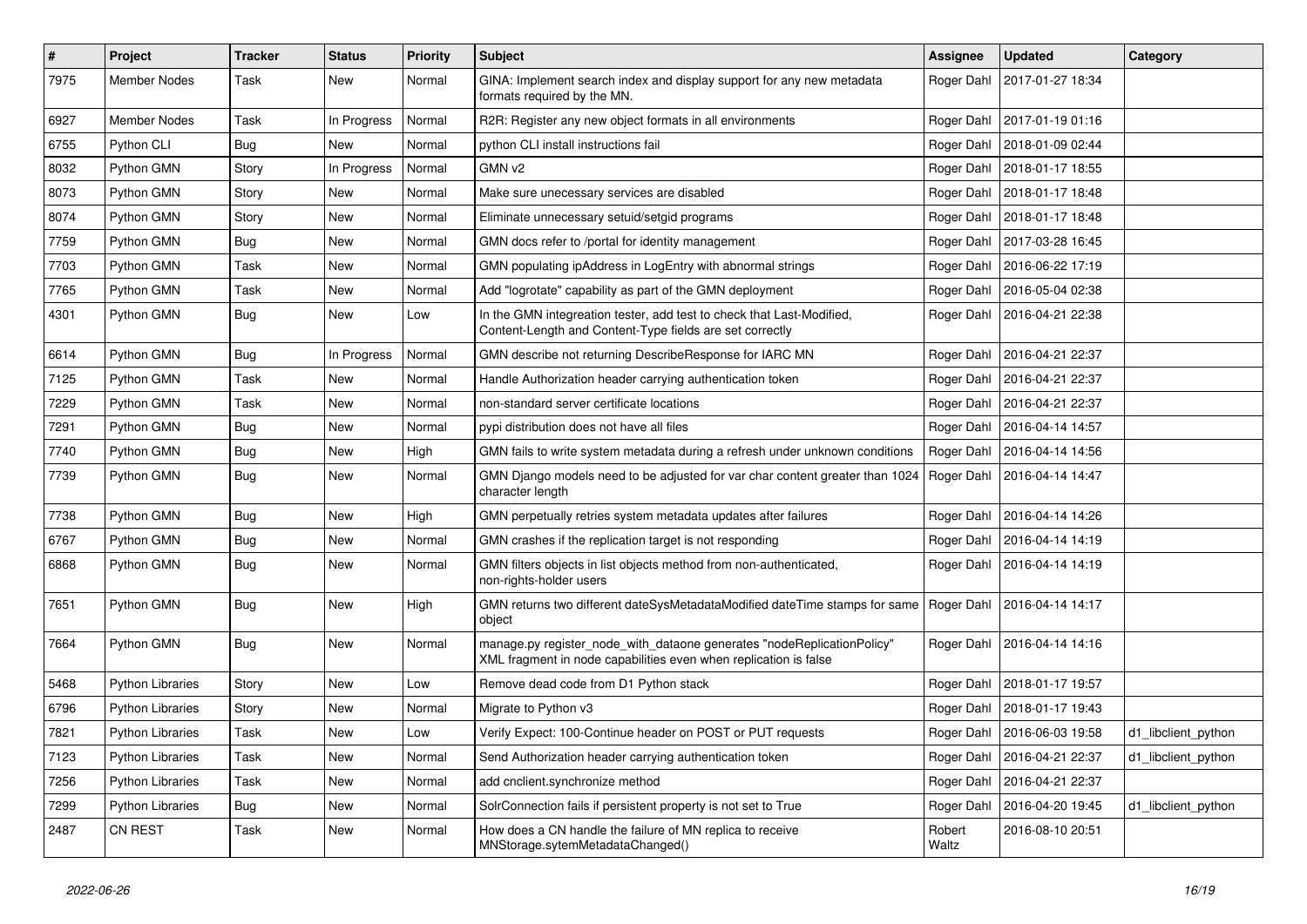| #    | Project        | <b>Tracker</b> | <b>Status</b> | <b>Priority</b> | <b>Subject</b>                                                                                                                           | <b>Assignee</b> | <b>Updated</b>   | Category                    |
|------|----------------|----------------|---------------|-----------------|------------------------------------------------------------------------------------------------------------------------------------------|-----------------|------------------|-----------------------------|
| 7489 | <b>CN REST</b> | <b>Bug</b>     | New           | Normal          | processing daemon common-logging misconfigured                                                                                           | Robert<br>Waltz | 2016-01-21 17:18 | d1 cn process daemo<br>n    |
| 1412 | <b>CN REST</b> | Task           | New           | Normal          | MN health check performed by CN                                                                                                          | Robert<br>Waltz | 2015-01-19 23:06 |                             |
| 5739 | <b>CN REST</b> | <b>Bug</b>     | New           | Normal          | LDAP upgrades fail with purge of dataone-cn-os-core                                                                                      | Robert<br>Waltz | 2015-01-19 23:05 |                             |
| 2415 | <b>CN REST</b> | Task           | New           | Normal          | Implement exceptions for log endpoint                                                                                                    | Robert<br>Waltz | 2015-01-19 22:49 |                             |
| 7940 | Infrastructure | Story          | New           | Normal          | Retrieval of system metadata is too slow                                                                                                 | Robert<br>Waltz | 2018-01-09 19:10 | d1 cn service               |
| 8058 | Infrastructure | Feature        | New           | Normal          | Allow "upcoming" nodes to appear in the node list                                                                                        | Robert<br>Waltz | 2017-04-03 18:33 | d1 cn service               |
| 4067 | Infrastructure | <b>Bug</b>     | New           | Normal          | Validate Node stream in MultipartHttpServletRequest in register and<br>updateNodeCapabilities.                                           | Robert<br>Waltz | 2016-08-10 21:01 | d1 cn service               |
| 3869 | Infrastructure | Bug            | New           | Normal          | wrong key set in portal/WEB-INF/client.xml                                                                                               | Robert<br>Waltz | 2016-08-10 20:58 | d1_cn_buildout              |
| 4142 | Infrastructure | <b>Bug</b>     | New           | Normal          | dataone-cn-processdaemon prerm needs to be reconfiguration friendly                                                                      | Robert<br>Waltz | 2016-08-10 20:58 | d1 cn buildout              |
| 5321 | Infrastructure | <b>Bug</b>     | New           | Normal          | Multiple Hazelcast Client connections to same storage instance                                                                           | Robert<br>Waltz | 2016-08-10 20:58 | d1_process_daemon           |
| 6060 | Infrastructure | Bug            | New           | Normal          | dataone-cn-index install should fail if subtasks fail                                                                                    | Robert<br>Waltz | 2016-08-10 20:58 | d1 cn buildout              |
| 6070 | Infrastructure | <b>Bug</b>     | New           | Normal          | CNs missing GOA objects                                                                                                                  | Robert<br>Waltz | 2016-08-10 20:56 | d1_synchronization          |
| 6062 | Infrastructure | <b>Bug</b>     | In Progress   | Normal          | Jenkins not cascading builds in trunk                                                                                                    | Robert<br>Waltz | 2016-08-10 20:56 | Environment.Developm<br>ent |
| 4129 | Infrastructure | <b>Bug</b>     | New           | Normal          | Only configure ufw ports for machines in xml configuration file                                                                          | Robert<br>Waltz | 2016-08-10 20:47 | d1 cn buildout              |
| 6882 | Infrastructure | <b>Bug</b>     | New           | Normal          | after CN upgrade togglePortsAndReplication.sh missing                                                                                    | Robert<br>Waltz | 2016-01-05 17:54 | d1 cn buildout              |
| 6011 | Infrastructure | <b>Bug</b>     | New           | Normal          | Synchronization fails from max_syncobjectqueue_size                                                                                      | Robert<br>Waltz | 2016-01-05 17:52 | d1_synchronization          |
| 6706 | Infrastructure | Task           | New           | Normal          | CN-SANDBOX initiated synchronization with mnTestLTER before node was<br>"approved"                                                       | Robert<br>Waltz | 2015-10-09 17:38 | Environment.Sandbox         |
| 7371 | Infrastructure | Bug            | New           | Normal          | A systemMetadata update that changes the formatID from DATA to METADATA   Robert<br>or RESOURCE_MAP will not upload the object to the CN | Waltz           | 2015-09-22 21:47 | d1 cn service               |
| 7178 | Infrastructure | <b>Bug</b>     | New           | Normal          | duplicate replica information on mn-demo-5                                                                                               | Robert<br>Waltz | 2015-07-01 20:14 | d1_replication              |
| 7047 | Infrastructure | Task           | New           | Normal          | Set user-agent in http request header for CN requests to member nodes                                                                    | Robert<br>Waltz | 2015-04-15 22:41 | d1_cn_service               |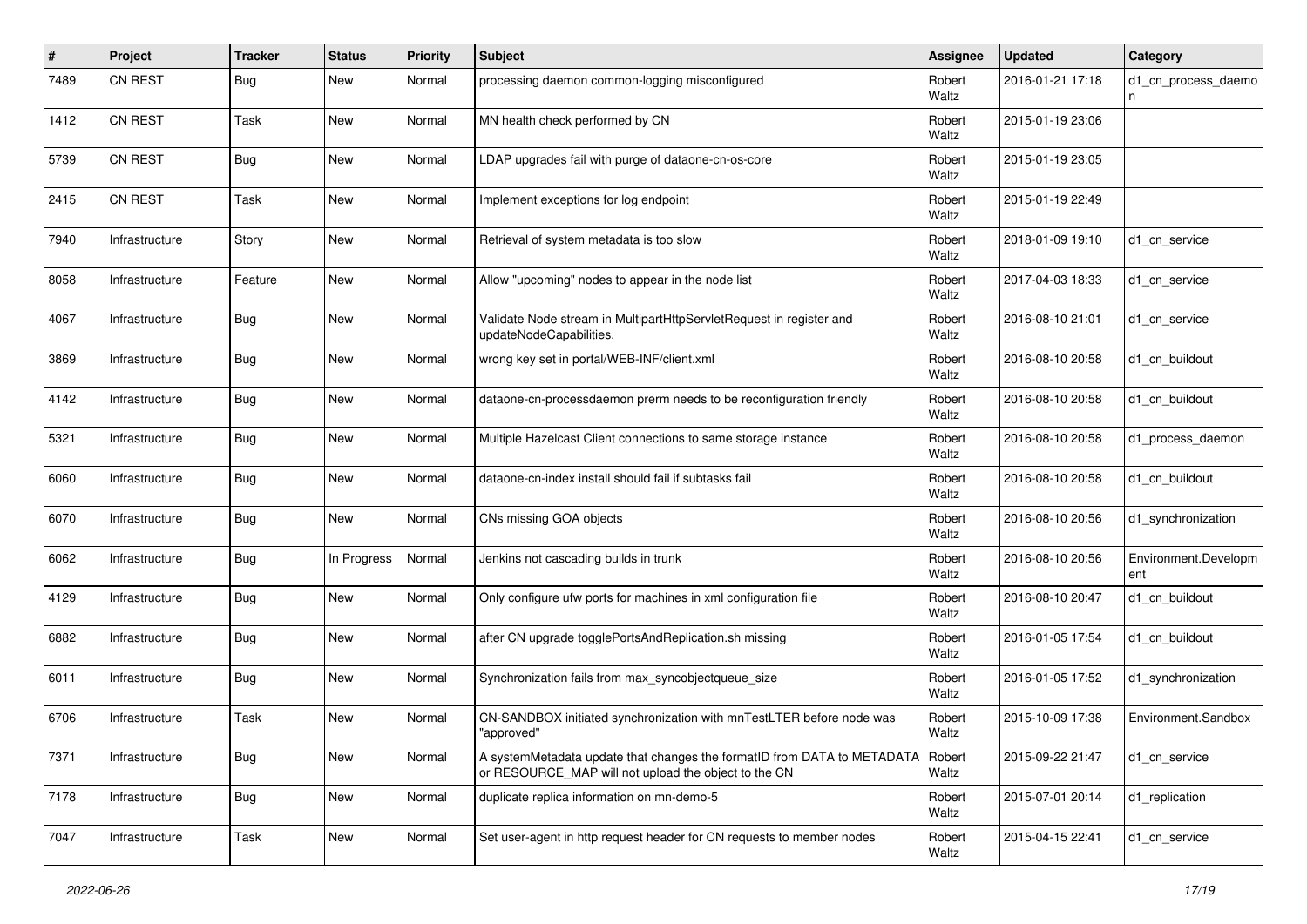| $\sharp$ | Project        | <b>Tracker</b> | Status             | Priority | <b>Subject</b>                                                                                     | <b>Assignee</b> | <b>Updated</b>   | Category                    |
|----------|----------------|----------------|--------------------|----------|----------------------------------------------------------------------------------------------------|-----------------|------------------|-----------------------------|
| 3643     | Infrastructure | Task           | New                | Normal   | Decide on future of stage-2 environment                                                            | Robert<br>Waltz | 2015-01-14 00:41 |                             |
| 6514     | Infrastructure | Task           | New                | Normal   | Reharvest all Records to build initial cache                                                       | Robert<br>Waltz | 2015-01-13 15:56 | d1_log_aggregation          |
| 6044     | Infrastructure | <b>Bug</b>     | New                | Normal   | Indexer needs port 5432 open to localhost during postinst                                          | Robert<br>Waltz | 2015-01-06 18:17 | d1_cn_buildout              |
| 5582     | Infrastructure | <b>Bug</b>     | New                | Normal   | xinetd not supported via debian install                                                            | Robert<br>Waltz | 2014-10-02 19:27 | d1 cn buildout              |
| 3572     | Infrastructure | <b>Bug</b>     | New                | Normal   | LDAP not updated for Node when synchronized set to true                                            | Robert<br>Waltz | 2014-10-01 22:56 | d1_cn_node_registry         |
| 6041     | Infrastructure | Bug            | New                | Normal   | obsoletedBy field serialized with newline after pid                                                | Robert<br>Waltz | 2014-09-25 17:36 |                             |
| 6067     | Infrastructure | Decision       | <b>New</b>         | Normal   | Should we configure Dependency Analyzer Plugin in Jenkins?                                         | Robert<br>Waltz | 2014-08-22 03:58 | Environment.Developm<br>ent |
| 4660     | Java Client    | Task           | New                | Normal   | src/main/java has XML files                                                                        | Robert<br>Waltz | 2015-02-11 20:08 | d1 common java              |
| 7702     | Log Reporting  | Task           | New                | Normal   | abnormal strings in ipAddress field of solr                                                        | Robert<br>Waltz | 2016-06-22 17:18 | d1_log_aggregation          |
| 592      | Requirements   | Requirement    | New                | High     | DataONE needs to synchronize metadata between MNs and CNs                                          | Robert<br>Waltz | 2010-09-06 02:28 | d1 cn service               |
| 7687     | CN REST        | <b>Bug</b>     | <b>New</b>         | Normal   | Synchronization unable to change BaseURLs upon updateNodeCapabilities<br>notification              | Rob Nahf        | 2016-07-22 19:22 | d1 synchronization          |
| 7849     | <b>CN REST</b> | Task           | New                | Normal   | Improve exception messages when cascading SSL derived exceptions                                   | Rob Nahf        | 2016-07-19 17:23 |                             |
| 7746     | CN REST        | <b>Bug</b>     | In Progress        | Normal   | Node registration update fails when <contactsubject> spans multiple lines</contactsubject>         | Rob Nahf        | 2016-04-26 17:30 | d1_cn_noderegistry          |
| 8086     | Infrastructure | Task           | In Progress        | Normal   | upgrade Spring dependencies                                                                        | Rob Nahf        | 2019-07-25 20:32 | d1 indexer                  |
| 8827     | Infrastructure | Bug            | New                | Normal   | synchronization doesn't update dateSystemMetadataModified if that's the only<br>field that changed | Rob Nahf        | 2019-07-11 21:26 | d1 synchronization          |
| 8766     | Infrastructure | Feature        | In Progress        | Normal   | support server-side link checking for the 303 redirect url in the resolve call                     | Rob Nahf        | 2019-05-31 15:16 | d1 cn service               |
| 8791     | Infrastructure | Story          | New                | Normal   | Complete deprecation of ONEMercury interface                                                       | Rob Nahf        | 2019-05-01 14:00 | d1_mercury                  |
| 8783     | Infrastructure | Bug            | New                | Normal   | synchronization re-created 26k map entries in<br>SyncQueueFacade.nodeIdRoundRobin                  | Rob Nahf        | 2019-04-02 20:10 | d1 synchronization          |
| 8779     | Infrastructure | Story          | <b>New</b>         | Normal   | ForesiteResourceMap performance issue                                                              | Rob Nahf        | 2019-03-25 18:48 | d1_indexer                  |
| 8525     | Infrastructure | Story          | In Progress   High |          | timeout exceptions thrown from Hazelcast disable synchronization                                   | <b>Rob Nahf</b> | 2018-11-16 17:32 | d1_synchronization          |
| 8738     | Infrastructure | Story          | In Progress        | Normal   | HZEventFilter performance decline with increased task queue                                        | Rob Nahf        | 2018-10-30 04:10 | d1_indexer                  |
| 8735     | Infrastructure | <b>Bug</b>     | In Progress        | Normal   | NPE in IndexTask causes indexing job to fail                                                       | Rob Nahf        | 2018-10-18 18:33 | d1_indexer                  |
| 8734     | Infrastructure | Story          | New                | Normal   | Hazelcast shutdown tied to out of memory exception!                                                | Rob Nahf        | 2018-10-18 16:55 | Metacat                     |
| 8731     | Infrastructure | Bug            | New                | Normal   | Indexing solr client method is building query with too many ORs, causing errors                    | Rob Nahf        | 2018-10-04 22:25 | d1_indexer                  |
| 8724     | Infrastructure | Bug            | New                | Normal   | index out of bounds error in PortalCertificateManager                                              | Rob Nahf        | 2018-10-02 19:11 | d1_portal                   |